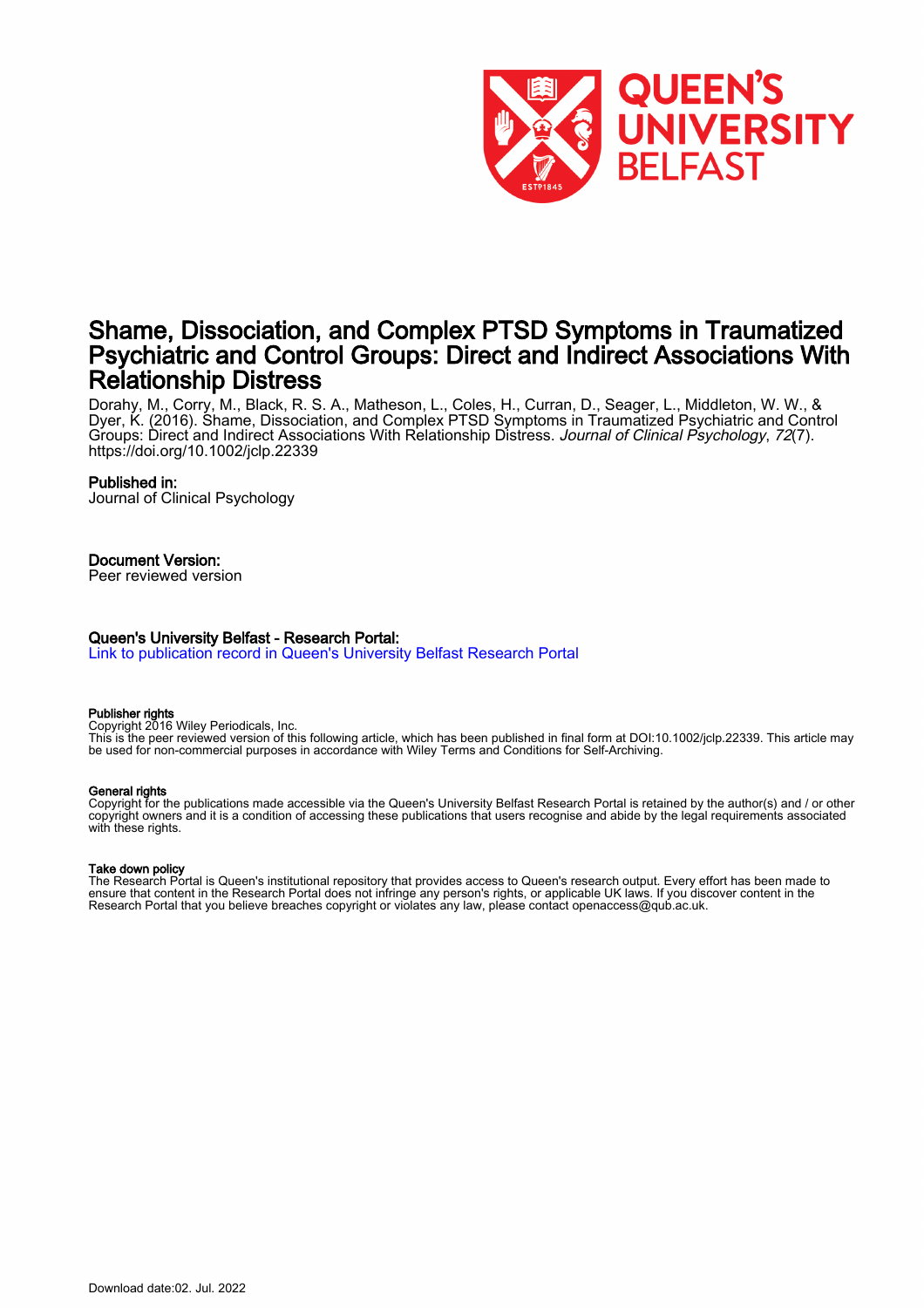Shame, dissociation and complex PTSD symptoms in traumatized psychiatric and control groups: Direct and indirect associations with relationship distress

Martin J. Dorahy<sup>1,2</sup>, Mary Corry<sup>3</sup>, Rebecca Black<sup>4</sup>, Laura Matheson<sup>5</sup>, Holly Coles<sup>5</sup>, David Curran<sup>5</sup>, Lenaire Seager<sup>2</sup>, Warwick Middleton<sup>2</sup> & Kevin F. W. Dyer<sup>5,6</sup>,

<sup>1</sup>Department of Psychology, University of Canterbury, Christchurch, New Zealand <sup>2</sup>The Cannan Institute, Belmont Private Hospital, Brisbane, Australia <sup>3</sup>Trauma Resource Centre, Everton Complex, Belfast HSC Trust, Northern Ireland 4 SET Connects, South Eastern HSC Trust, Northern Ireland 5 School of Psychology, Queen's University Belfast, Northern Ireland 6 Psychological Therapies Service, Northern HSC Trust, Northern Ireland

Running head: SHAME & DISSOCIATION IN RELATIONSHIP DISTRESS Word count: 6977

Address correspondence to:

Martin J. Dorahy, Department of Psychology, University of Canterbury, Christchurch, New Zealand. Tel: +64 3 364 3416, Fax: +64 3 364 2181; Email:

[martin.dorahy@canterbury.ac.nz.](mailto:martin.dorahy@canterbury.ac.nz)

Kevin F. W. Dyer, School of Psychology, DClinPsych, David Keir Building, 18-30 Malone Road, Belfast, BT9 5NP, Northern Ireland. Tel: 028 90 975632, Fax: 028 90 975486; Email: [k.dyer@qub.ac.uk.](mailto:k.dyer@qub.ac.uk)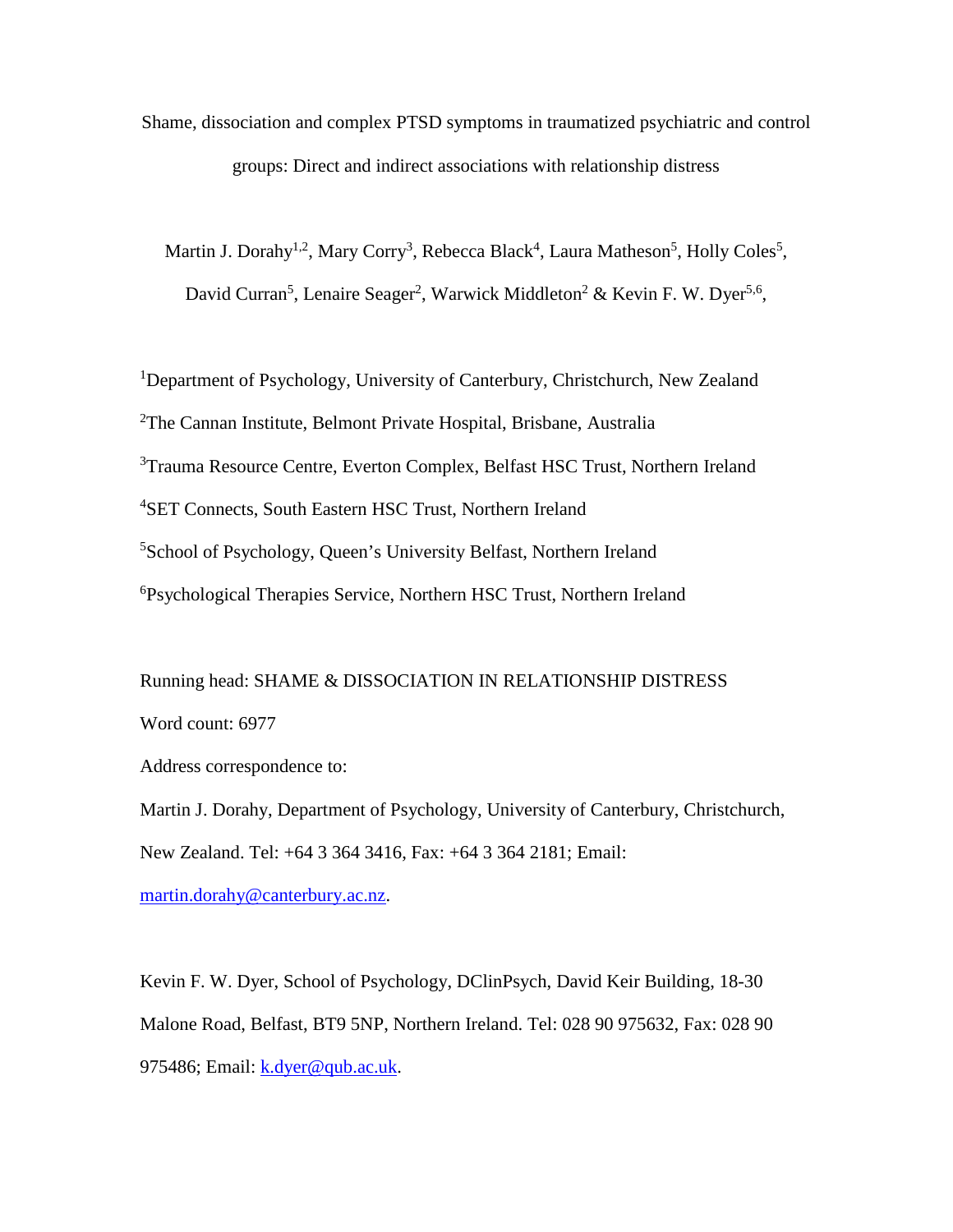## Abstract

Objectives: Elevated shame and dissociation are common in dissociative identity disorder (DID) and chronic posttraumatic stress disorder (PTSD), and also are part of the constellation of symptoms defined as complex PTSD. Previous work examined the relationship between shame, dissociation and complex PTSD, and whether they are associated with relationship anxiety, depression and fear. This study investigated these variables in traumatized clinical samples and a non-clinical community group. Method: Participants were drawn from the DID ( $n = 20$ ), conflict-related chronic PTSD  $(n = 65)$  and non-clinical ( $n = 125$ ) populations and completed questionnaires assessing the variables of interest. A model examining the direct impact of shame and dissociation on relationship functioning, and their indirect impact via complex PTSD symptoms, was tested through path analysis.

Results: The DID sample reported significantly higher dissociation, shame, complex PTSD symptom severity, relationship anxiety, relationship depression and fear of relationships than the other two samples. Support was found for the proposed model, with shame directly affecting relationship anxiety and fear of relationships, and pathological dissociation directly affecting relationship anxiety and relationship depression. The indirect effect of shame and dissociation via complex PTSD symptom severity was evident on all relationship variables.

Conclusion: Shame and pathological dissociation are not only important for the impact they have on the development of other complex PTSD symptoms, but also their direct and indirect impact on distress associated with relationships.

Keywords: Shame, dissociation, complex PTSD, relationship distress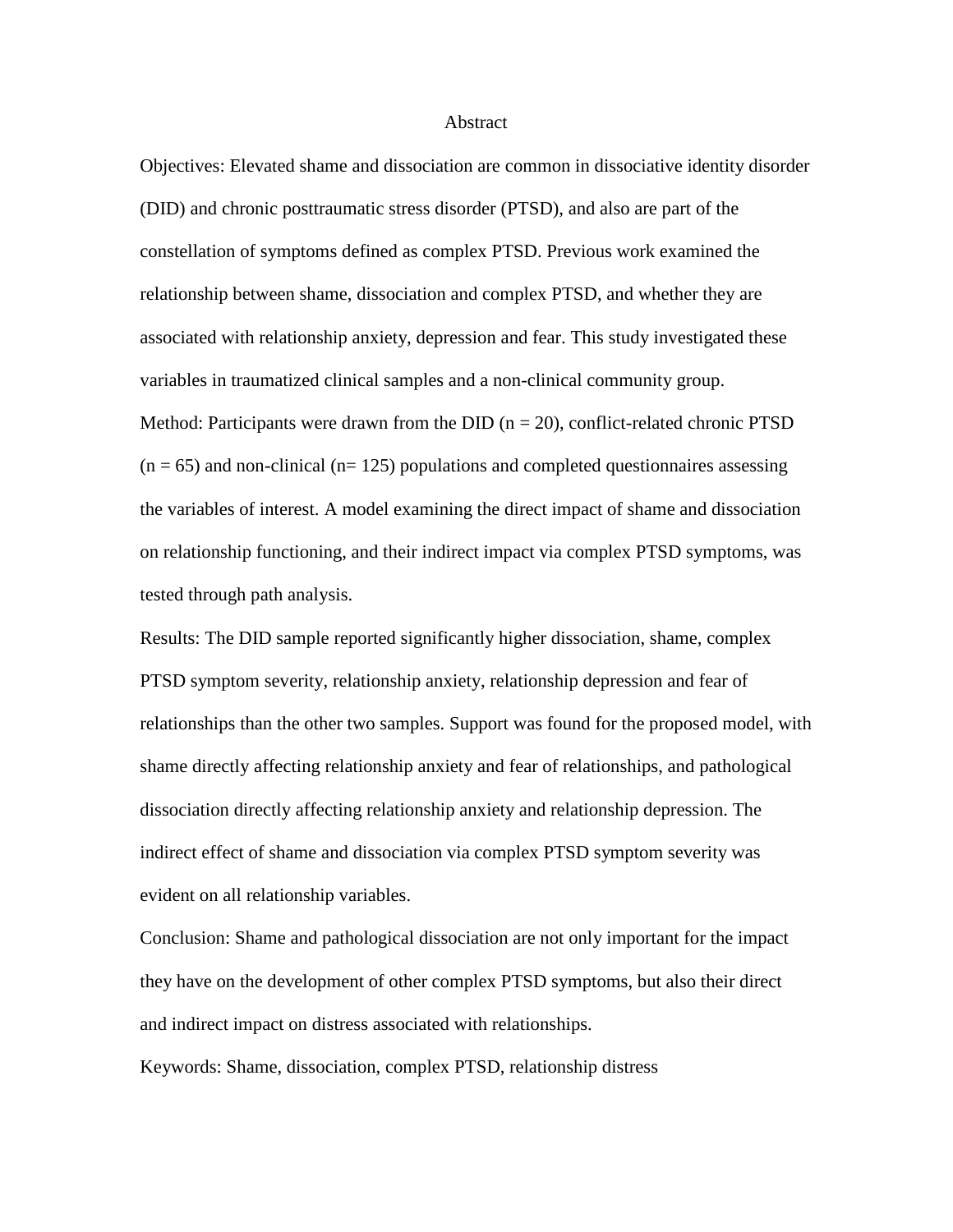Shame and dissociation in traumatized psychiatric and control groups: Direct and indirect associations with complex PTSD symptoms and relationship distress

Exposure to chronic traumatic stress, especially of an interpersonal nature, is associated with the development of dissociative and complex posttraumatic stress symptoms, relationship problems and shame (Dutra, Callahan, Forman, Mendelsohn,  $\&$ Herman, 2008; Elklit, Hyland, & Shevlin, 2014). Studies have begun to empirically address these variables in samples with dissociative identity disorder (DID) and posttraumatic stress disorders (PTSD; e.g., Aakvaag, Thoresen, Wentzel-Larsen, Røysamb & Dyb, 2014; DePrince, Chu, & Pineda, 2011; Heffernan & Cloitre, 2000). The primary goal of this study was to extend previous work by statistically evaluating a model that examined the relationship between dissociation, shame, complex posttraumatic stress symptoms, and intimate relationship anxiety, depression and fear. First however, the study sought to determine if previous findings comparing these variables in DID and child-abuse related chronic PTSD could be replicated in a chronic PTSD sample associated with civil conflict. A community control group from the same geographic location as the chronic PTSD sample was used for further comparison.

Dorahy et al. (2015) found no difference in shame, complex PTSD symptoms and relationship distress in DID and chronic PTSD. The etiological stressor for the chronic PTSD sample was child abuse and neglect in all cases. This raises the question of whether similar findings would be evident in a larger sample with chronic PTSD whose etiological stressor was some other interpersonal trauma (i.e., civil conflict) beyond child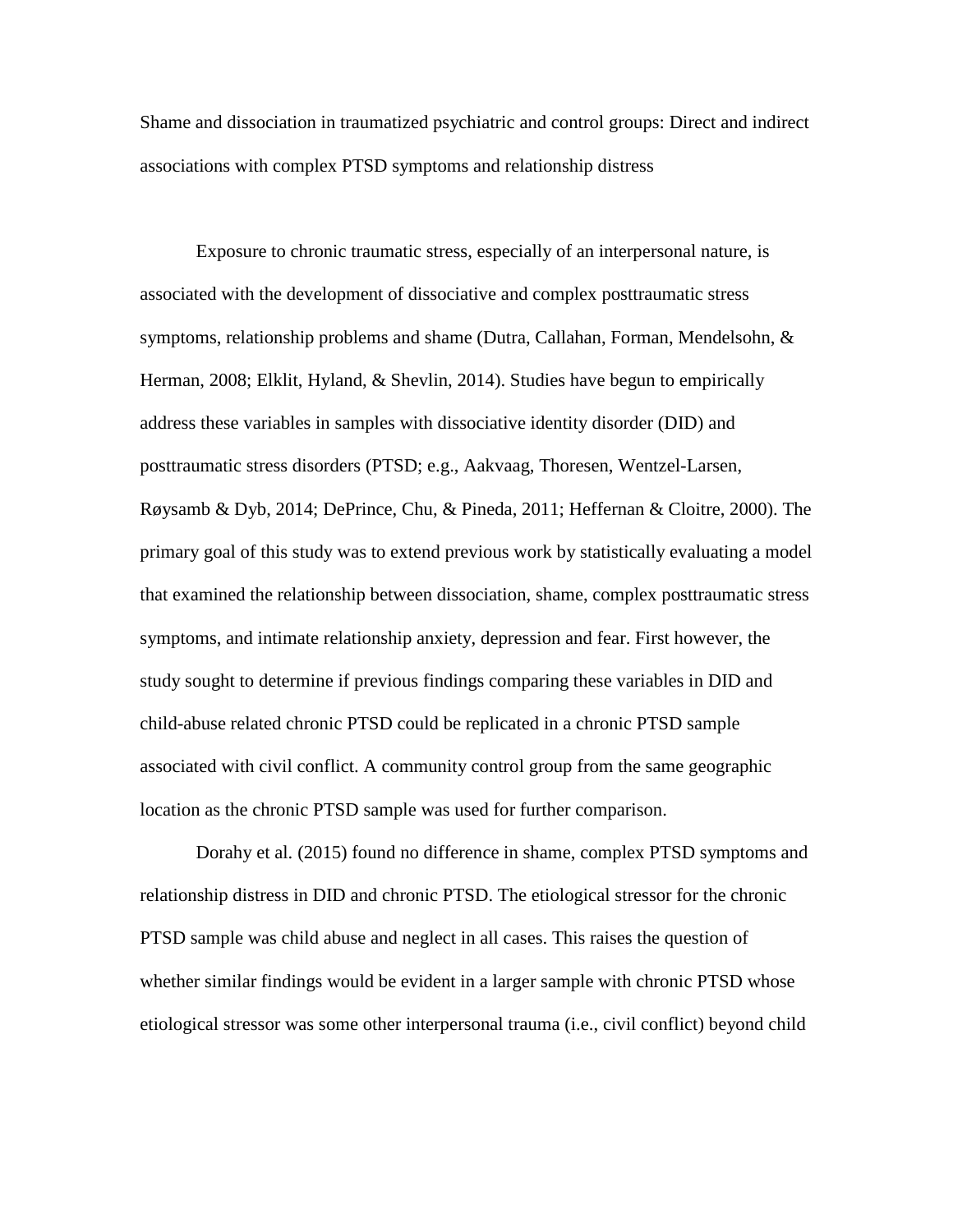abuse and neglect. This work also called into focus the nature of the association between shame, dissociation, complex trauma symptoms and relationship distress.

Shame, dissociation and dysregulation in relationships are symptom domains and experiences captured by the complex PTSD construct (Herman, 1992; Pelcovitz et al., 1997). Work continues to determine how shame, dissociation and other complex PTSD symptoms (e.g., dysregulation of affect, relationships with others and somatic experience; Dyer, Dorahy, Shannon, & Corry, 2013) fit together in the adaptation of chronic and relational trauma. It has been proposed that dissociation and shame following exposure to trauma, especially of a repetitive and interpersonal nature, might actually provide a foundation for trauma disorders like PTSD, complex PTSD and DID. For example, Herman (2011) argues that because shame is intrinsic to social subordination, it underpins trauma disorders associated with interpersonal violence, such as PTSD, and Kluft (2007) has noted the significance of shame in DID development. Similarly, Wilson, Droždek, and Turkovic (2006) highlight that following interpersonal violence shame can "stimulate the incubation of PTSD" (p. 127). Andrews, Brewin, Rose and Kirk (2000) found that after controlling a host of demographic variables as well as anger and initial PTSD symptoms, shame in the first 3 weeks following an assault predicted PTSD six months later.

Regarding dissociation, several theorists have argued that it provides a basis for trauma-related disorders (e.g., Dell, 2009). Van der Hart, Nijenhuis and Steele's (2006) structural theory of dissociation posits that dissociation underpins trauma disorders and the symptoms characterizing them. They suggest the severity and structural sophistication of dissociation increases from PTSD through complex PTSD to DID. With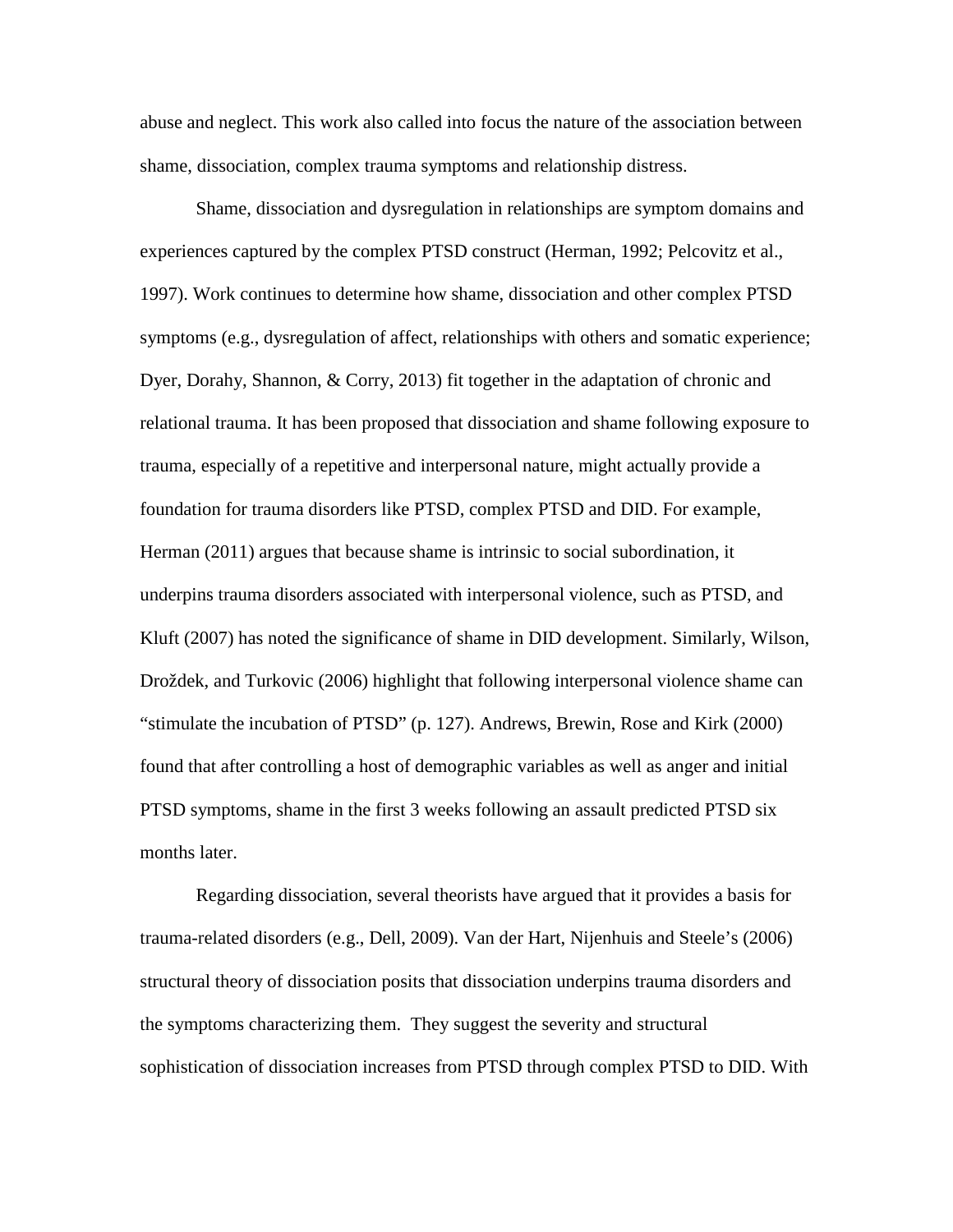increased dissociation at a structural level comes more severe dissociative symptoms (and other symptoms underpinned by dissociation). Research has routinely found higher level of dissociative symptoms in DID compared to other trauma disorders (though c.f., Dorahy et al., 2015), and higher dissociation in complex PTSD compared to PTSD (Dorahy et al., 2013; Putnam et al., 1996). Consequently, it could be argued that dissociation at a structural level underpins trauma disorders and that higher level of dissociative symptoms might be associated with more complex PTSD symptoms.

While shame and dissociation are proffered as key antecedents to other complex trauma symptoms, all three constructs have been associated with distress in interpersonal relationships in traumatized individuals (Dorahy et al., 2013, 2015; Lyons-Ruth, 2003). Typically such distress is conceived primarily as a *consequence* of shame, dissociation and other complex PTSD symptoms (e.g., Dorahy et al., 2013; Mollon, 2006; Wilson et al., 2006). Drawing together the theoretical and developing empirical literatures, pathological dissociation and shame may underpin other complex PTSD symptoms and produce more relationship distress, but complex PTSD symptoms may mediate the relationship between shame, dissociation and relationship distress.

To assess this formulation, a model was developed that had shame and pathological dissociation as foundational to other complex PTSD symptoms. Shame and pathological dissociation were argued to have direct links to relationship distress in the form of relationship anxiety, relationship depression and fear of intimate relationships, but these connections were also proposed to be mediated (indirectly) by complex PTSD symptoms. Because of the consistent empirical association between shame and dissociation in traumatized groups, and the argument that they may influence each other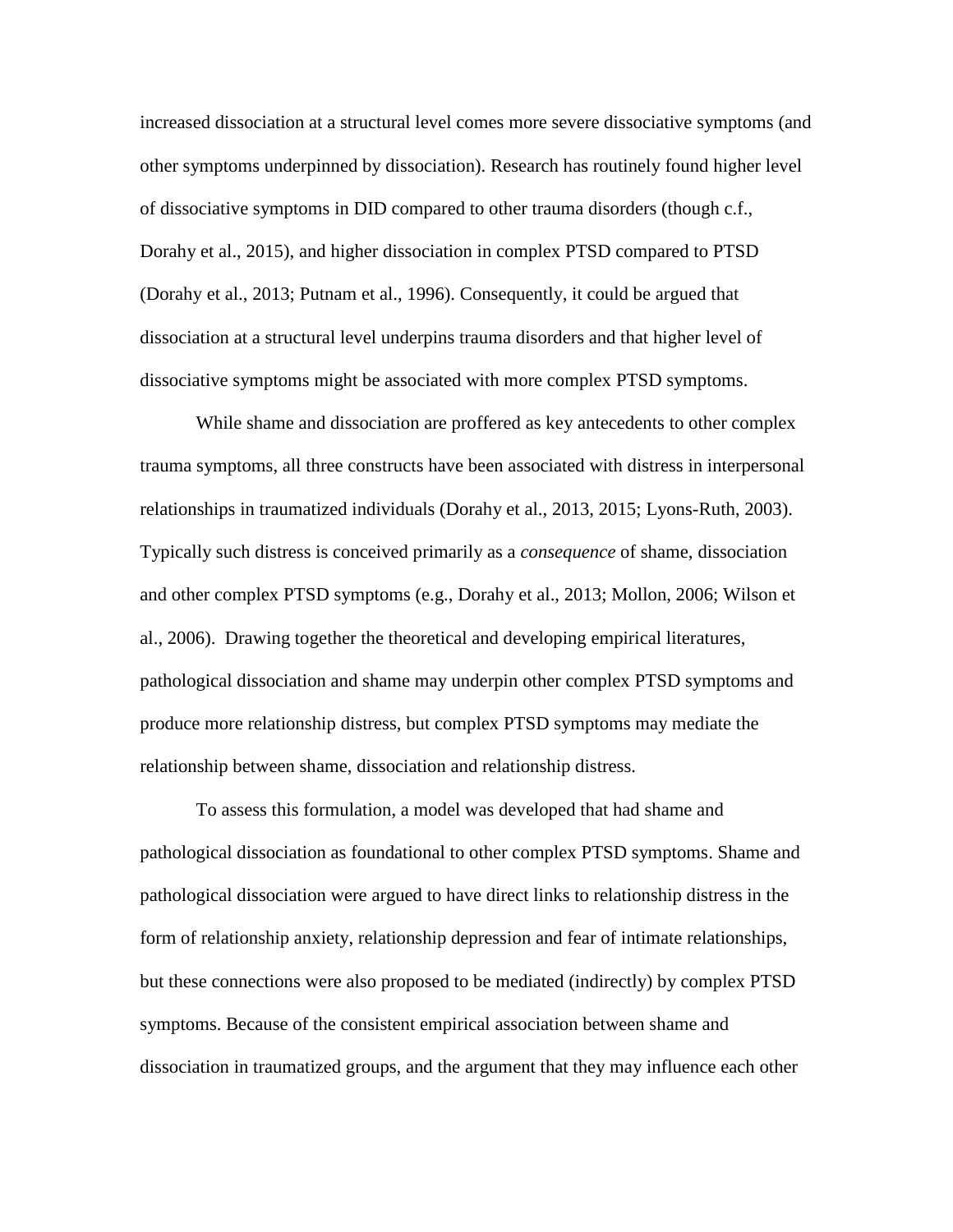(Dutra et al., 2008; Talbot, Talbot & Tu, 2004), these variables were correlated in the model. Path analysis was utilized as it provides a viable technique for assessing the appropriateness of a single well-informed theoretical model (e.g., Kalpinski et al., 2013). It extents beyond regression by not only examining the direct effects between variables, but also the indirect effects. In this study the indirect effects were first assessed, and then the direct paths were added.

As well as examining the difference between chronic PTSD, DID and non-clinical controls on dissociation, shame, complex PTSD symptoms and relationship anxiety, depression and fear, this study assessed the direct and indirect effects of dissociation and shame on complex PTSD symptoms and relationship functioning. It was expected that those with DID would have higher levels of shame, dissociation, complex PTSD symptoms and relationship dysfunction than those with chronic PTSD, who in turn would be more symptomatic than controls. Unlike Dorahy et al. (2015), where the DID and the chronic PTSD samples both had child abuse and neglect as their etiological stressor, the chronic PTSD in the current study had conflict-related trauma as their etiological stressor (i.e., the political conflict in Northern Ireland). Regarding the second aim, it was expected that pathological dissociation and shame would have a direct effect of relationship dysfunction, beyond their indirect effects through complex PTSD.

### **Method**

## **Participants**

Participants were collected from different settings to reflect 3 distinct groups. The 'chronic PTSD' sample was made up of 65 outpatients with chronic PTSD attending a statutory service in Belfast, Northern Ireland dedicated to the psychosocial treatment of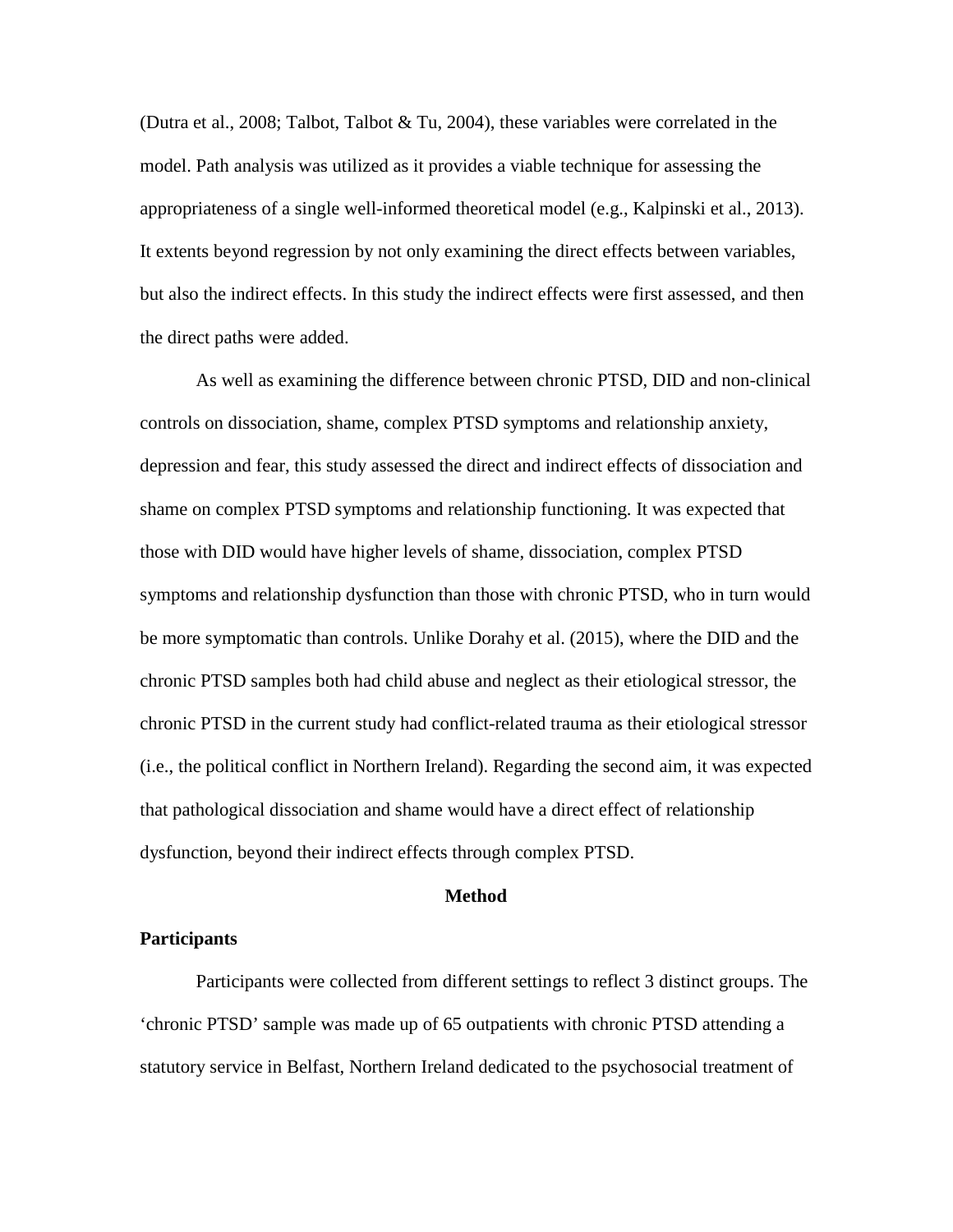conflict-related traumatic stress. This sample has been described in detail elsewhere (Dorahy et al., 2013). The 'DID' sample contained 20 participants with a clinician and structured clinical interview (Dissociative Disorder Interview Schedule; Ross et al., 1989) diagnosis of dissociative identity disorder (DID) attending treatment at a dissociative disorders program in Brisbane, Australia. The 'control' sample was 125 healthy volunteers from Northern Ireland recruited by community posters and university online advertising in Belfast. Due to a processing error the age of participants in the control sample was not collected, but they aged between 18 and 50 years old. The mean age for the chronic PTSD group and the DID group was  $40.43$  (*SD* = 12.42) and  $45.60$  (*SD* = 9.41), respectively, which did not differ statistically,  $F(1,83) = 2.93$ ,  $p = .09$ . The chronic PTSD sample was made up of 44 males (68%) and 21 females (32%), while the control sample had 24 males (19%) and 101 females (81%). All participants in the DID sample were female, as is not uncommon in DID research.

# **Procedure and Materials**

Participants in the chronic PTSD and DID groups were assessed in a structured clinical interview format after responding to a study invite provided by their treating clinician. Those in the control group responded to an advertisement and again completed the items with the researcher in structured interview format. Following demographic details, participants were administered in random order the Dissociative Experiences Scale (DES; Carlson and Putnam, 1993), The Personal Feelings Questionnaire-2 (PFQ-2; Harder & Lewis, 1987), the Stress Reactions Checklist for Disorders of Extreme Stress (SRC; Ford, Hawke, Alessi, Ledgerwood & Petry, 2007), and selected subscales from the Multi-dimensional Relationship Questionnaire (MRQ; Snell, Schicke & Arbeiter, 1996).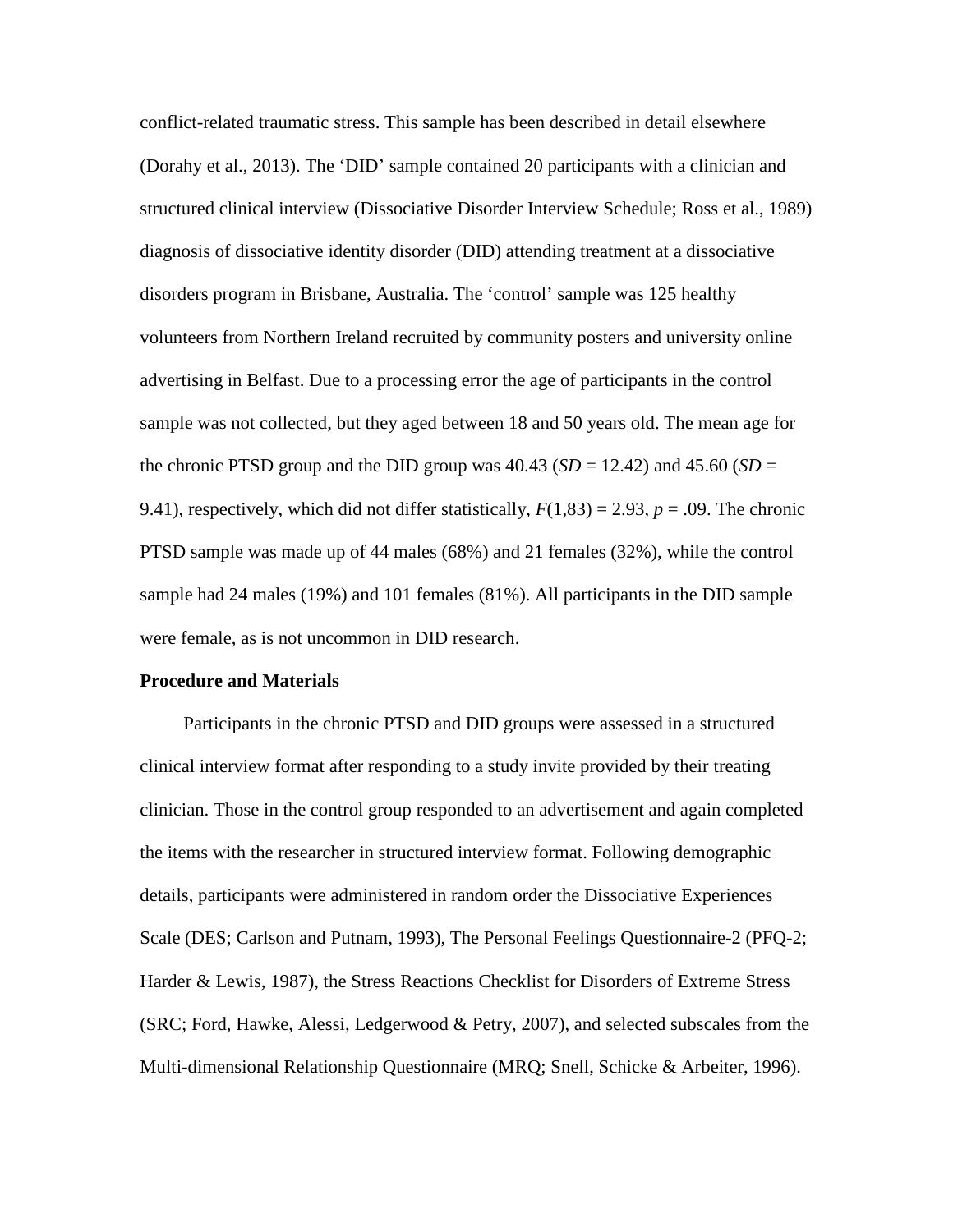The DES contains 28 self-report items tapping both pathological and nonpathological types of dissociation (Waller, Putnam & Carlson, 1996). Respondents address questions on an 11-point scale from 0% (never) to 100% (always) regarding their frequency of experiencing each item when not using alcohol or drugs. To isolate pathological dissociative symptoms, mean scores for the eight-item Dissociative Experiences Scale-Taxon (DES-T) were calculated. These eight items on the DES (items 3, 5, 7, 8, 12, 13, 22, 27) provide a good indicator of pathological dissociative symptoms (Waller et al., 1996). Clinical levels of dissociation are often thought to be indicated by a DES mean of ≥30 (Ross, Norton & Anderson, 1988). The psychometric properties of the DES have been well supported (see Van IJzendoorn & Schuengel, 1996).

The PFQ-2 is a 22-item scale of shame and guilt proneness. In this study the ten item trait shame subscale was used. Item ratings are on a 5 point scale from 0 (never experience the feeling) to 4 (experience the feeling continuously or almost continuously). Higher scores signify more shame and guilt. The PFQ-2 has shown good psychometric properties (e.g., Harder and Lewis, 1987). In a mixed psychiatric sample including people with a diagnosis of depression, psychosis, substance abuse, anxiety disorders and borderline personality disorder, Averill, Diefenbach, Stanley, Breckenridge and Lusby (2002) found a mean score for the shame subscale of 18.66. This figure was used as cutoff to determine how many people in each sample scored above this score.

The SRC is a 17-item scale assessing complex PTSD symptoms. Items are responded on a 0 (none of the time) to 4 (all of the time) point scale, with total scores ranging from 0 to 68. Higher scores denote greater complex PTSD symptoms. Ford (personal communication  $12<sup>th</sup>$  February, 2016) suggests that in studies using community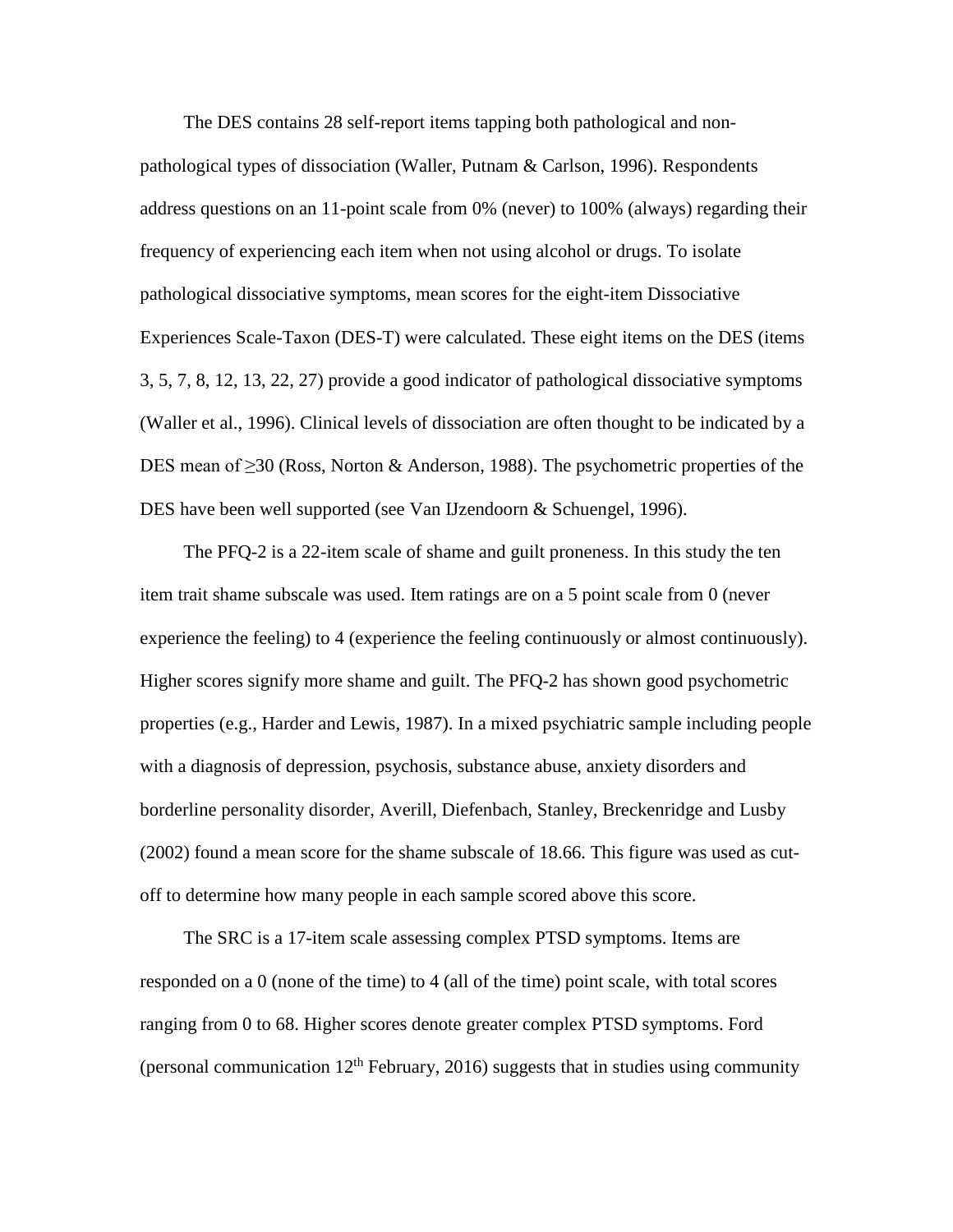groups a score  $\geq 20$  is deemed to signify "High" or clinical levels of Complex PTSD. The SRC has shown good initial psychometric properties (Ford et al., 2007).

To assess disruptive attitudes and behaviors about emotionally intimate relationships, the Relationship Anxiety, Relationship Depression, and Fear of Relationships subscales from the MRQ were used (Snell et al., 1996). Relationship Anxiety reflects nervousness and discomfort in intimate relationships. Relationship Depression measures negative feelings in intimate relationships. Fear of Relationships assesses fear of engaging in an intimate relationship (Snell et al., 1996). Five items made up each subscale and each item was rated from 0 (not at all characteristic of me) to 4 (very characteristic of me). Higher scores indicated a higher tendency toward each measured variable. These subscales have shown good psychometric properties, including in clinical groups (e.g., Dorahy et al., 2015).

## **Analysis**

Multivariate Analysis of Variance (MANOVA) was used to examine differences across groups for shame, pathological dissociation, complex PTSD symptoms and relationship functioning. To examine the direct and indirect effects for shame, dissociation and complex trauma symptoms on relationship distress, path analysis using Amos 19.0 software with a maximum likelihood estimator was utilized. Model fit was determined using the recommended fit indices of Chi-square, root-mean squared error of approximation (RMSEA), the comparative fit index (CFI), and the Tucker–Lewis index (TLI). Desirable model fit is indicated when chi-square is non-significant, RMSEA is less than .06, and CFI and TLI statistics are greater than .95 (Hu & Bentler, 1999). The first model assessed examined the indirect effects of shame and pathological dissociation on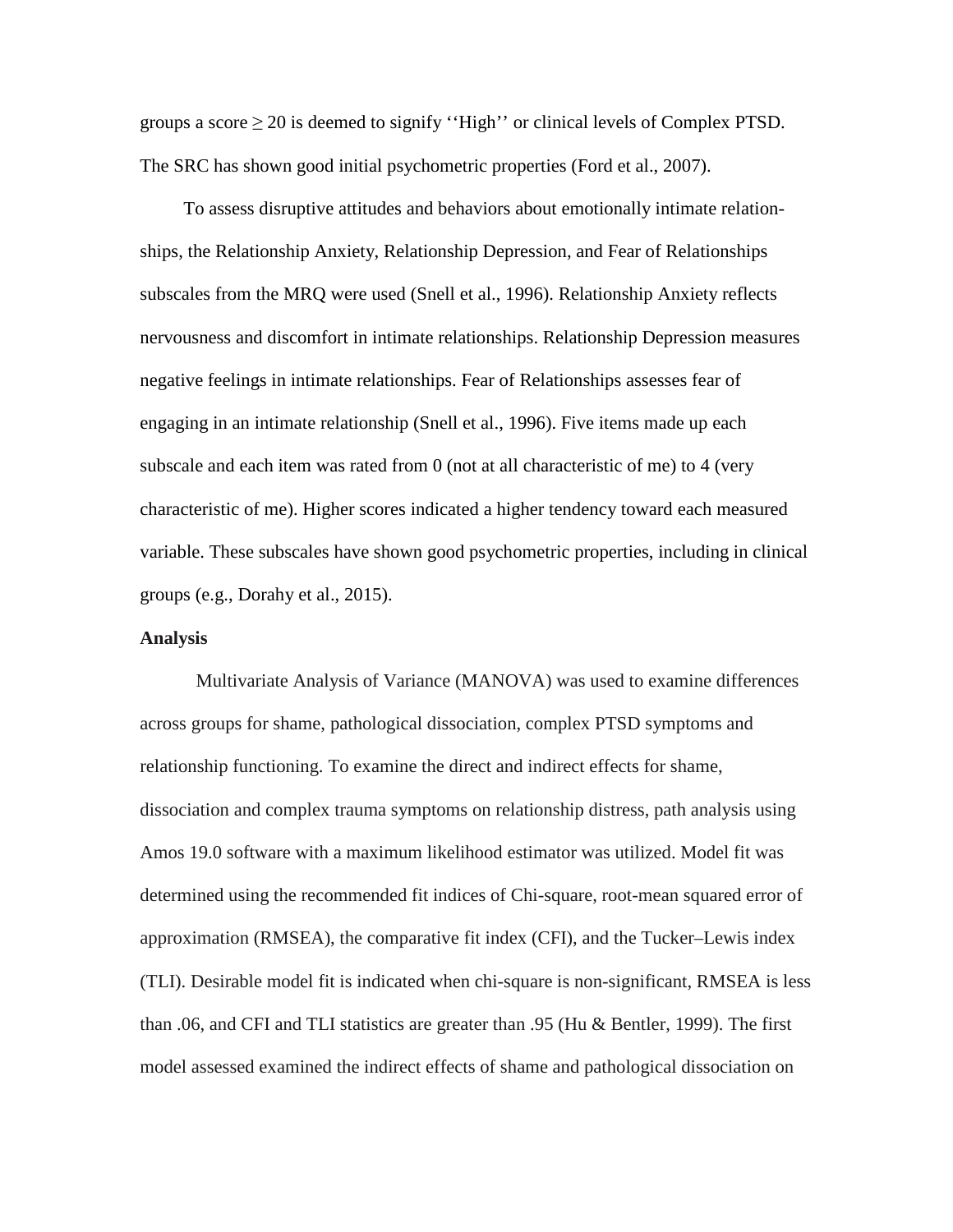the relationship outcomes to determine the mediating effect of complex PTSD symptoms. Direct effects were then added systematically to produce the most parsimonious model.

## Results

The internal consistency for all questionnaire measures was satisfactory for the entire sample (Table 1). With reference to potential complex PTSD diagnoses for each group, all but one DID participant scored over the cut-off of 19 (95%). Forty eight (73.8%) of 65 participants in the chronic PTSD sample scored over this cut-off, while 36 (28.8%) of 125 controls were over this mark. In terms of clinical dissociation, 16 (80%) of the 20 DID participants scored 30 or above on the DES. Twenty seven (42%) of 65 chronic PTSD participants scored above this cut-off, while 34 (27%) of 125 control participants were above this mark. Regarding the frequency in each sample scoring above 18.66 on the PFQ-2 shame subscale, 18 (90%) of the 20 DID participants were over this mark, while 35 (54%) of the 65 chronic PTSD and 42 (34%) of the 125 control participants were above this cut-off. Table 1 shows the means and standard deviations for each scale across the 3 groups.

Data from each scale for each group was submitted to MANOVA. An overall multivariate effect was found,  $V = .61$ ,  $F(12,406) = 14.86$ ,  $p < .001$ ,  $\eta_p^2 = .31$ . Univariate analyses showed group differences on pathological dissociation (DES-T), *F*(2,207) = 49.76, *p* < .001, shame, *F*(2,207) = 19.55, *p* < .001, complex PTSD symptoms, *F*(2,207) = 38.04, *p* < .001, relationship anxiety, *F*(2,207) = 36.84, *p* < .001, relationship depression,  $F(2,207) = 66.36$ ,  $p < .001$  and fear of relationships,  $F(2,207) = 30.89$ , *p* < .001. Using the Games-Howell post-hoc test due to differences in sample size and homogeneity of variance violations, the DID sample had significantly higher scores on all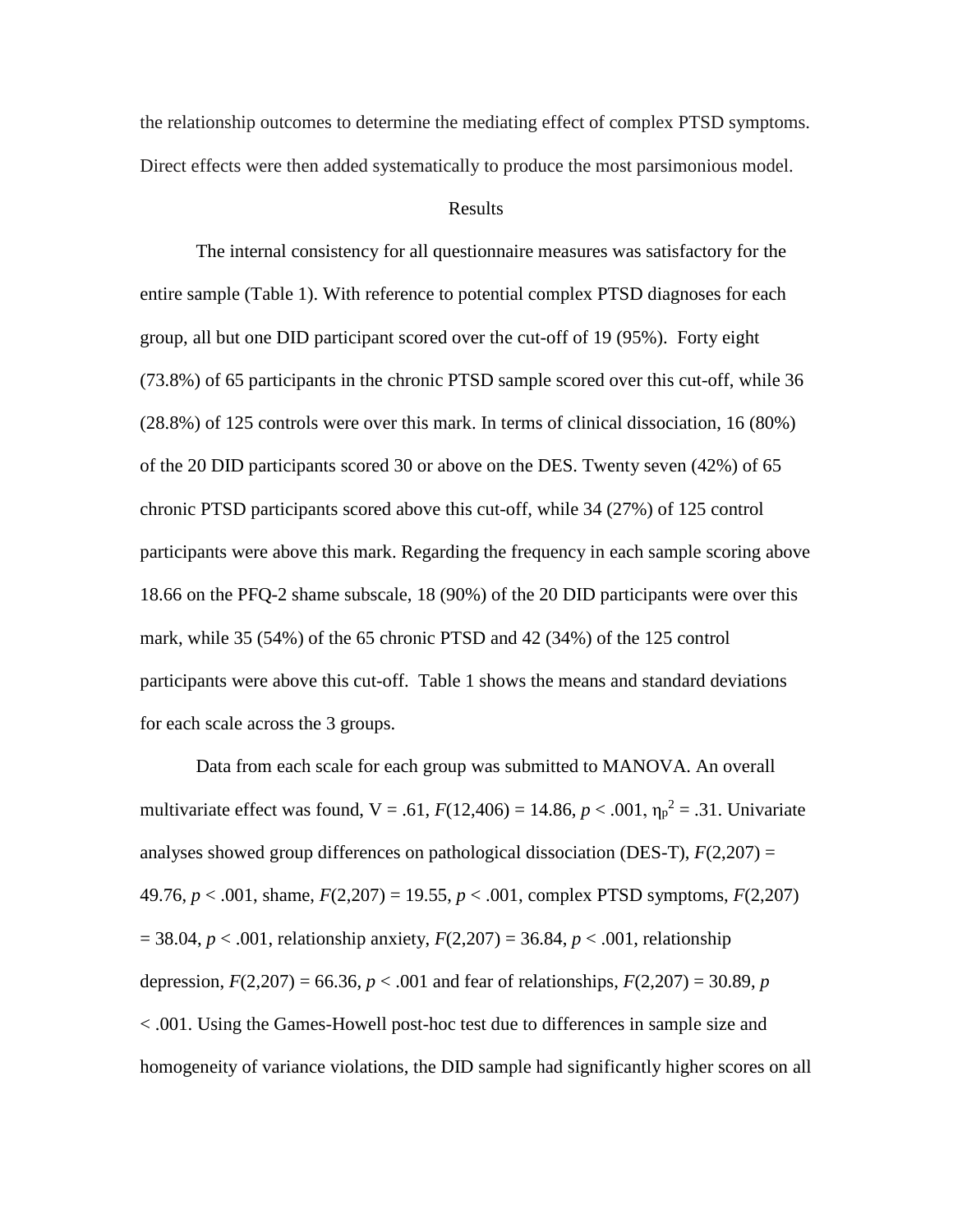measures than the chronic PTSD sample (DES-T,  $p = .001$ ; Shame,  $p = .003$ ; SRC,  $p$ = .034; Relationship anxiety, *p* = .005; Relationship depression, *p* = .026; Fear of relationships,  $p = .001$ ) and the control sample (DES-T,  $p < .001$ ; Shame,  $p < .001$ ; SRC, *p* < .001; Relationship anxiety, *p* < .001; Relationship depression, *p* < .001; Fear of relationships,  $p < .001$ ). In turn the chronic PTSD sample had higher scores on all measures than the control group (DES-T,  $p < .001$ ; Shame,  $p = .013$ ; SRC,  $p < .001$ ; Relationship anxiety,  $p < .001$ ; Relationship depression,  $p < .001$ ; Fear of relationships, p  $< .001$ ).

Insert Table 1 about here

\_\_\_\_\_\_\_\_\_\_\_\_\_\_\_\_\_\_\_\_\_\_\_\_\_\_\_\_\_\_\_\_\_\_

\_\_\_\_\_\_\_\_\_\_\_\_\_\_\_\_\_\_\_\_\_\_\_\_\_\_\_\_\_\_\_\_\_\_

Regarding the assessment of direct and indirect effects, the complex PTSD measure (i.e., SRC) contained 3 items that assessed dissociation. The correlation between the SRC scale with these items and the SRC scale without them was very high  $(r = .98)$ . In addition, the correlations between the SRC measure and dissociation remained similar when assessed with (e.g., SRC & DES-T,  $r = .67$ ) and without (e.g., SRC & DES-T, r = .63) the dissociation items. Thus, to preserve the integrity of the SRC, a decision was made to use the full scale in the path analyses.

The fit indices for model 1a (indirect path via complex PTSD symptoms) were not an adequate overall fit,  $\chi^2 = 15.15$ ,  $df=6$ ;  $p=.02$ ; RMSEA = .09, 90% CI = .03-.14;  $CFI = .99$ ; TLI $= .97$ , but the standardized regression coefficients for each path were highly significant, suggesting complex PTSD symptoms were relevant to the overall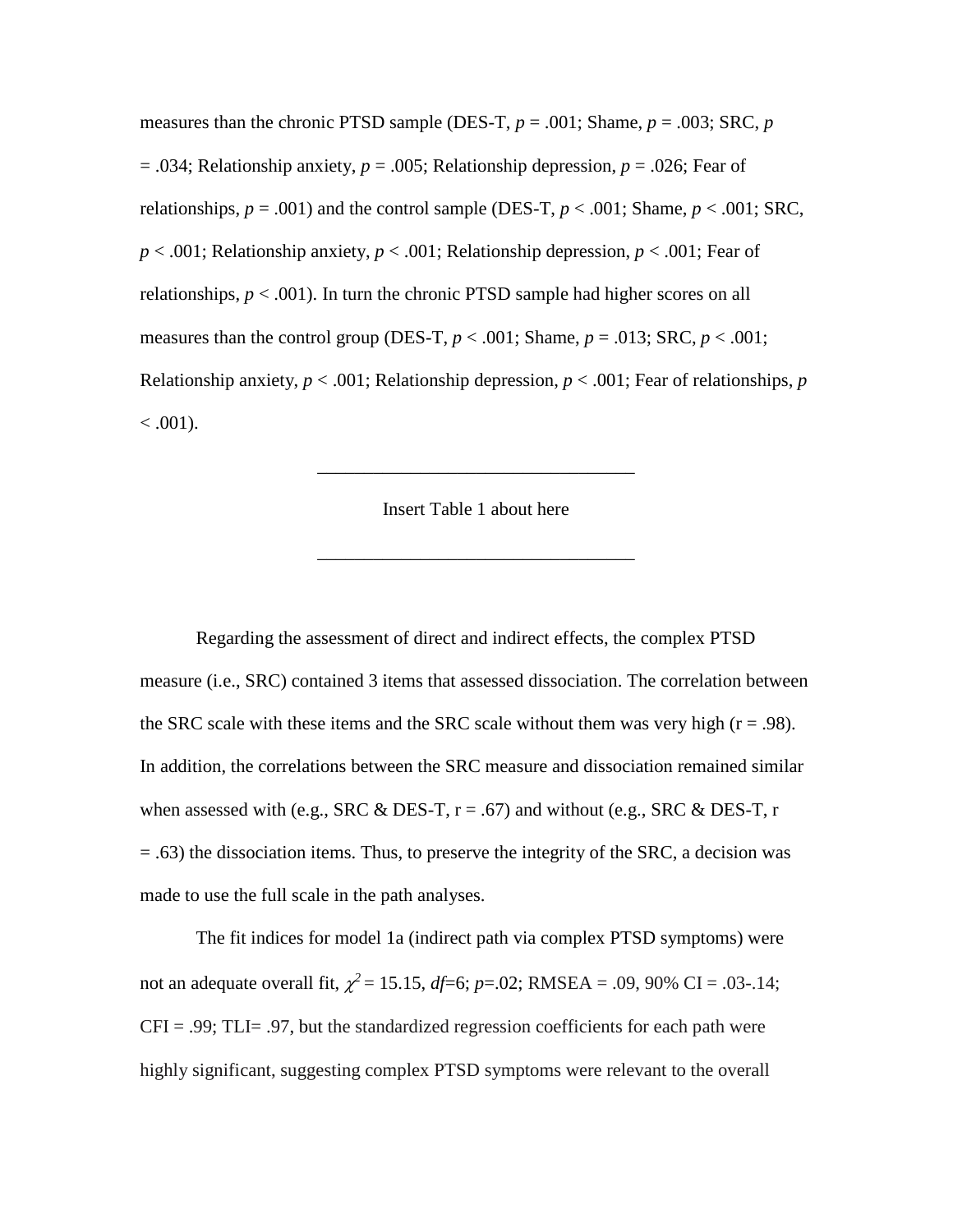model. Model 1b added to model 1a the direct paths from shame to the relationship variables (e.g., anxiety, depression, fear of relationships). Again the fit indices were not adequate, χ*<sup>2</sup>* = 7.10, *df*=3, *p*=.07; RMSEA = .08, 90% CI = .00-.16; CFI = .99; TLI= .97, but all paths were significant. Model 1c replaced the direct shame paths with the direct pathological dissociation paths. With the exception of the RMSEA fit indices were adequate,  $\chi^2$  = 5.81, *df*=3, *p*=.12; RMSEA = .07, 90% CI = .00-.15; CFI = 1; TLI= .98, but the path between pathological dissociation and fear of relationships was weak and non-significant. Merging the direct and indirect paths, model 1d assessed the full model but with the non-significant path between dissociation and fear of relationships trimmed (Figure 1). Fit indices were excellent,  $\chi^2 = .43$ ,  $df=1$ ,  $p=.51$ ; RMSEA = .00, 90% CI  $= .00-.16$ ; CFI  $= 1$ ; TLI $= .1$ , and all paths were significant except the path between shame and relationship depression. Running the model with this path trimmed produced inferior fit indices (e.g.,  $\chi^2$  = 3.10, df = 2, p = .21) than those of model 1d, so model 1d was accepted as the most parsimonious. The relationship between shame and pathological dissociation was in the moderate range,  $r = .53$ .

# Discussion

Participants in the study generally reported high levels of trauma symptoms. In the DID group, nearly all participants scores were indicative of high complex PTSD symptoms. Additionally, over three quarters fell above threshold for clinical dissociation as assessed by the DES and 90% reported very high elevations in shame. For the chronic PTSD sample, 95% were over the cut-off for high complex PTSD symptoms, just under half fell in the clinical dissociation range and just over half had very elevated shame scores. For the control group, approximately one quarter were above the threshold for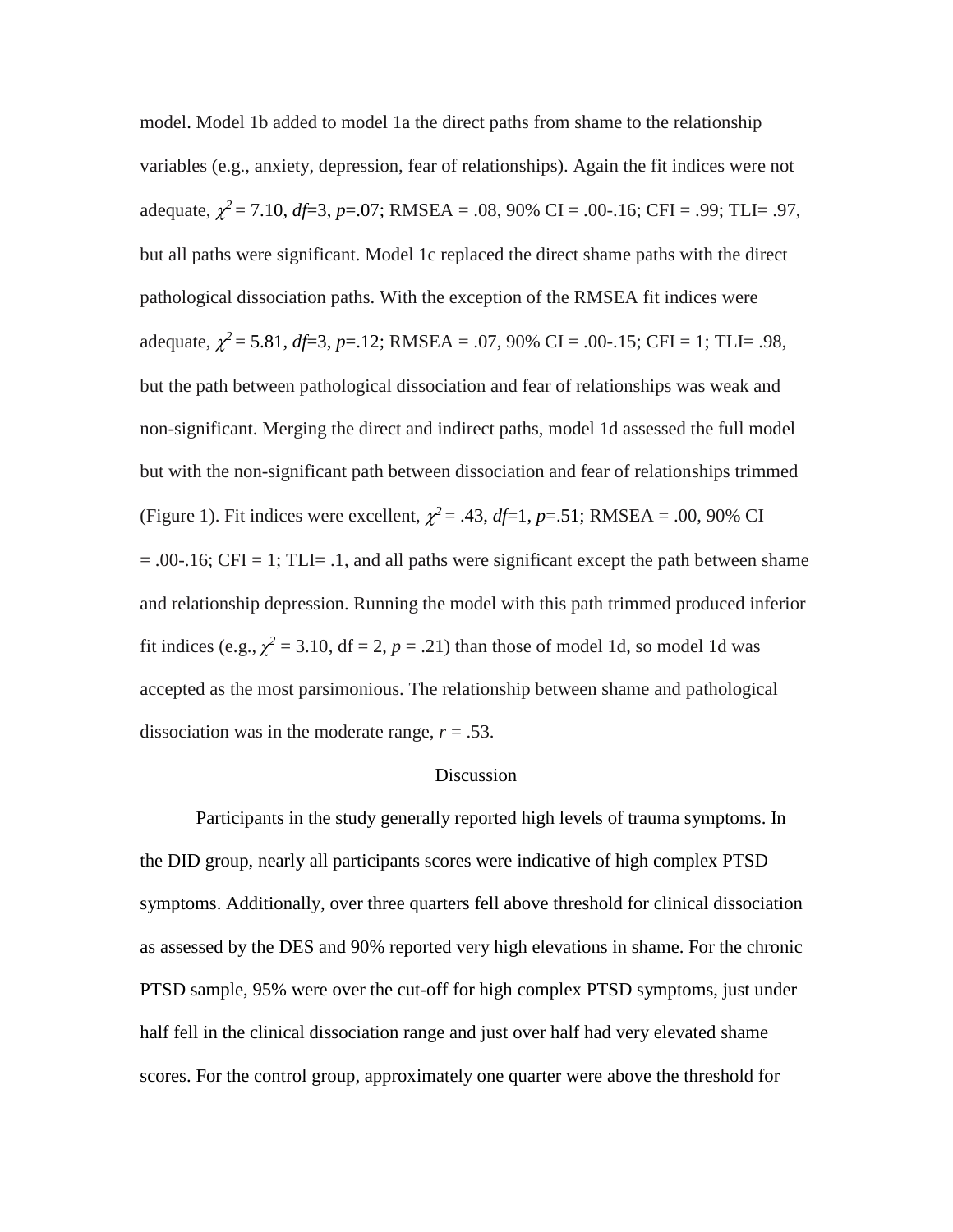high complex PTSD symptoms, a quarter were in the clinical dissociation range and a third reported high levels of shame. These heightened levels of distress in the control group may reflect elevated levels of posttraumatic stress and other psychiatric symptoms experienced at a community-level post-conflict in Northern Ireland (Bunting, Ferry, Murphy, O'Neill, & Bolton, 2013; Muldoon & Downes, 2007). Despite the chronic PTSD and control groups having quite elevated distress, the DID sample was higher than both groups on shame, complex PTSD symptom severity, pathological dissociation, as well as relationship anxiety, relationship depression and fear of relationships. The chronic PTSD sample produced higher scores on all these measures than the control group.

Regarding the assessment of direct and indirect effects, trimming the nonsignificant path between pathological dissociation and fear of relationships produced the most parsimonious fit. Although weak in strength, shame had a direct significant positive association with relationship anxiety and fear of relationships, while pathological dissociation had a direct significant positive association with relationship anxiety and relationship depression. Both shame and pathological dissociation had significant positive indirect effects on all three markers of relationship dysfunction through complex PTSD symptoms. Complex PTSD symptom severity appears to operate as a mediating variable between shame, pathological dissociation and relationship distress. Consequently, as shame and dissociation intensify, complex PTSD symptom severity heightens, which in turn leads to increases in relationship distress. The association between pathological dissociation and fear of relationships was fully meditated through complex PTSD symptoms. The fact that the total effects of shame and pathological dissociation on the relationship variables strengthen considerably in comparison to direct effects, when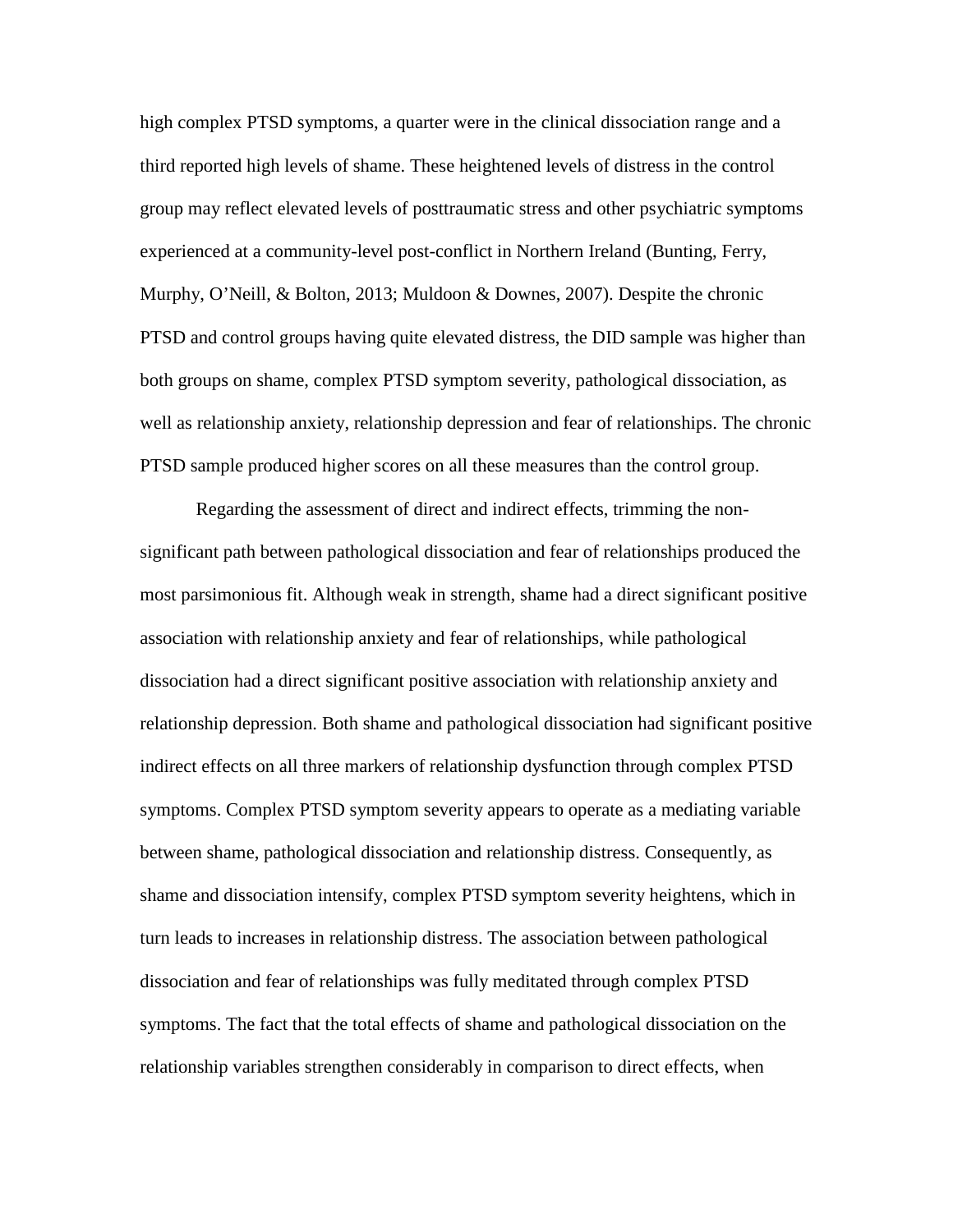complex PTSD symptom severity was in the model, indicates the importance of this latter construct in understanding the link between shame, pathological dissociation and relationship distress in traumatized individuals.

Consistent with predictions, but in contrast to Dorahy et al.'s (2015) findings, the DID sample in this study had significantly more shame, complex PTSD symptom severity, relationship anxiety, relationship depression, and fear of relationships than the chronic PTSD group. This latter group were made up of participants, who while potentially having a history of child abuse and neglect (Dorahy et al., 2009), had conflictrelated trauma as their primary etiological stressor. The chronic PTSD group used by Dorahy et al. (2015), while smaller, had childhood abuse and neglect as the etiological stressor. Interestingly the raw scores of shame, complex PTSD and relationship distress were slightly lower in the current conflict sample than the abuse sample. However, analyses showed that the groups only differed on fear of relationships and moved towards a significant difference on relationship anxiety, with the maltreatment group having higher scores on both. This is consistent with child abuse and neglect having a particularly corrosive impact on interpersonal relationships (Reyome, 2010).

The dissociative disorder sample used by Dorahy et al. (2015) did not differ on any measure to the DID sample used here. It seems dissociative disorder samples have higher shame, complex PTSD symptom severity and relationship distress than chronic PTSD with conflict-related etiology, but potentially not with childhood maltreatment etiology. Future work is required to test this hypothesis directly using adequate and comparable sample sizes and assessing childhood abuse and neglect in each sample along with the primary etiological trauma in the chronic PTSD groups.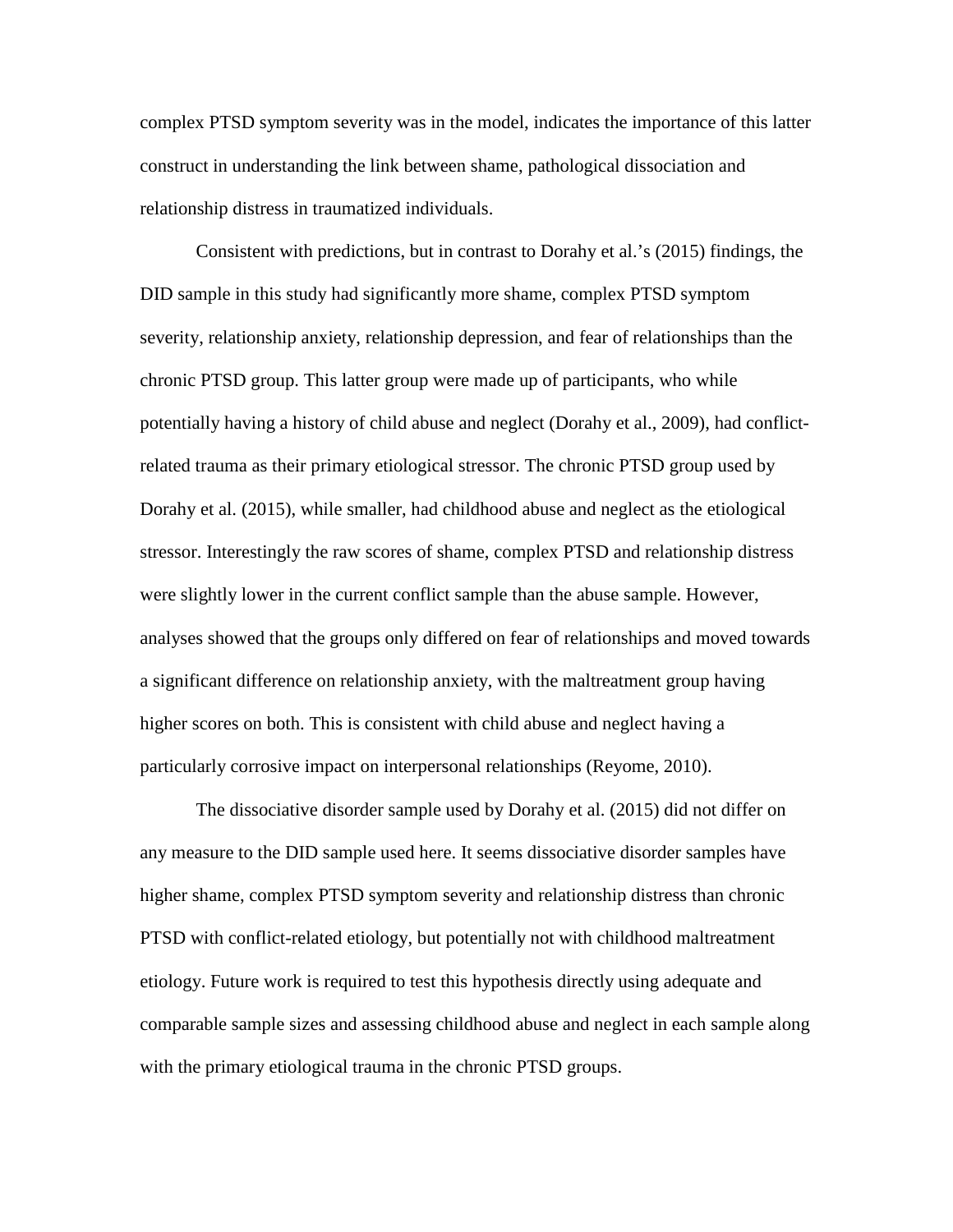Consistent with expectations, shame had a direct association with fear of being in an intimate relationship (Mollon, 2006; Kluft, 2007). Cognitive appraisals associated with shame including beliefs of inferiority are likely to heighten fear of engaging in new relationships. Such cognitions and the painful relationship memories that underpin them create concerns about the innumerable ways in which the person may be rejected, exposed or further shamed if they engage in a relationship (e.g., Ferguson, 2005; Gilbert, 1998; Herman, 2011; Lee, Scragg, & Turner, 2001). Therapy has been shown to have a positive impact on this domain of experience in traumatized individuals (Tummala-Narra, Kallivayalil, Singer & Andreini, 2012).

In the current investigation, pathological dissociation was related directly to relationship depression. Dorahy et al. (2015) also found an association between these variables, suggesting that ongoing dissociation in daily life including in relationships is likely to erode a person's capacity to feel connected, and heighten a sense of isolation that drives despair in relationships. Both shame and pathological dissociation had a direct effect on relationship anxiety; the feelings of nervousness and discomfort in relationships. The sense of social subordination in shame and the difficulty feeling emotionally present in dissociation may make maintaining relationships particularly anxiety provoking. The link between pathological dissociation and relationship distress in the form of anxiety and depression is in need of further theoretical and empirical work.

Developments from the attachment literature show that dissociative symptoms can stem from particular characteristics within the earlier caregiver-infant relationship, especially regarding lack of maternal responsiveness, flattened affect and disrupted communication (see Dutra, Bianchi, Siegel, & Lyons-Ruth, 2009). However, it is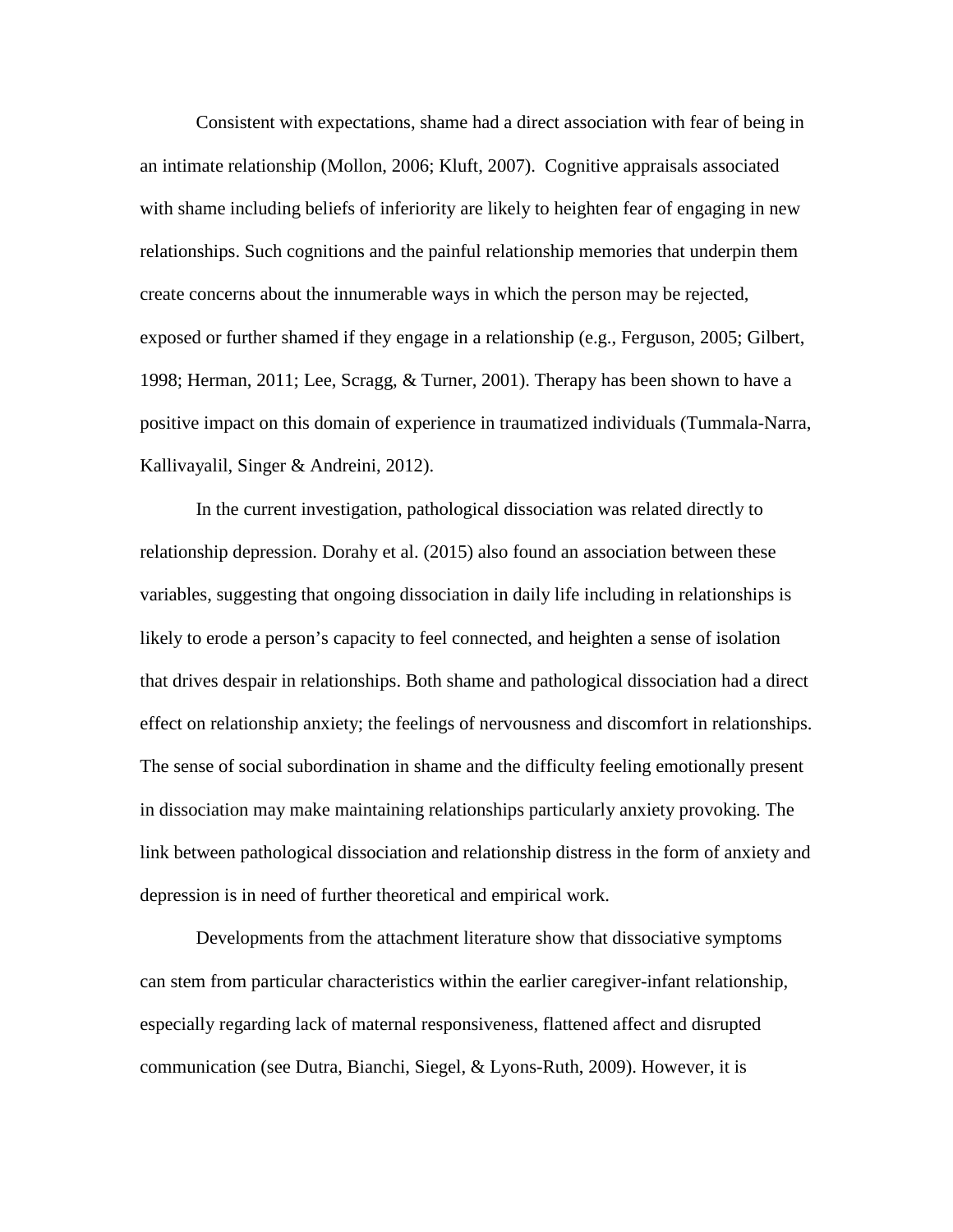uncertain to what degree this relational-developmental pathway plays a role in producing the link between dissociation and relationship distress in adult life. In those exposed to a relational-developmental context that produces dissociation, relationships in adulthood may remain anxiety-provoking and a cause of despair because the person continues to have their attachment needs ignored or overridden (Dutra et al., 2009). This implies that it may not be dissociation itself that leads to relationship dysfunction in adulthood, but rather previous experiences of disruptive and disorienting relationships. The question is then raised regarding whether dissociation itself produces relationship distress, by perhaps eroding both the capacity for emotional connection and the ability to remain present during moments of intimacy, as mentioned above. It is also uncertain if the same dissociation-relationship dysfunction link is evident in those not faced with a dissociative-producing early interpersonal environment, but rather experience elevated dissociation from interpersonal trauma starting in later childhood, in adolescence or in adulthood.

While shame and pathological dissociation appear to have a direct effect on at least some aspects of interpersonal relationships, the current study indicated that their impact also runs indirectly through complex PTSD symptoms. The theoretical framework proposed has shame and pathological dissociation as antecedents and potentially foundational variables for an array of symptoms that make up the complex PTSD construct (Herman, 2011; Van der Hart at al., 2006). These symptoms, in turn, appear to heighten anxiety and depression in existing relationships and elevate fear in developing new relationships. Complex PTSD symptom severity has been found to predict relationship dysfunction (Dorahy et al., 2013), and the current findings suggest this link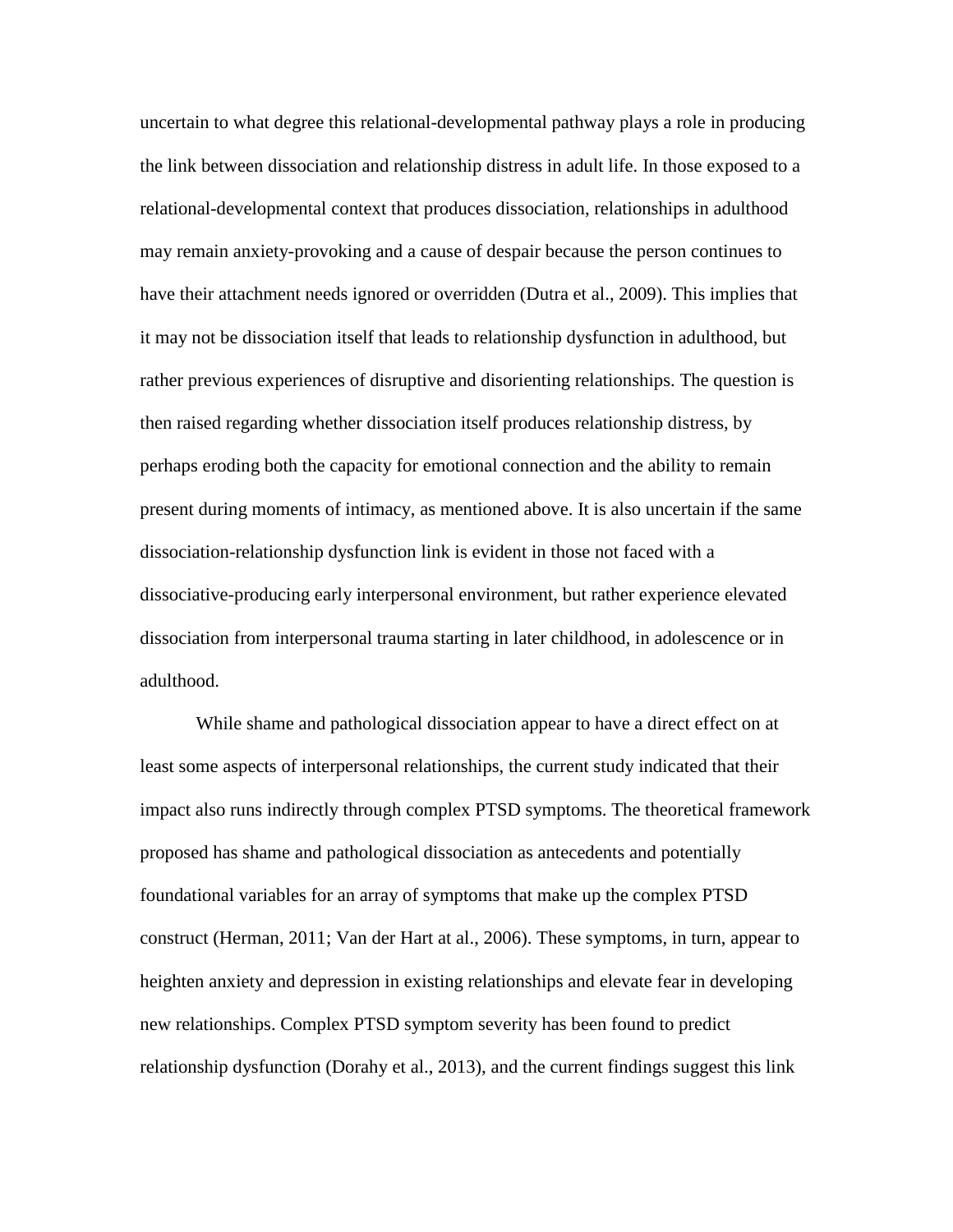may be underpinned by shame and pathological dissociation. Clinically, effective efforts to reduce shame and pathological dissociation are likely to have a positive therapeutic impact on relationship dysfunction associated with anxiety, depression and fear, via a direct pathway, or indirectly via reducing complex PTSD symptoms.

The correlation between shame and dissociation was consistent with previous research (Dorahy, 2010, study 1; Talbot, Talbot,  $\&$  Tu, 2004). Additionally the strength of the relationship was similar to most research which routinely finds correlations between  $r = .3-.55$  (Dorahy et al., 2013; Irwin, 1998, Thomson & Jaque, 2013).

Interpretation of data needs to be considered in light of study limitations. The DID sample were comparatively small and gender differences existed between groups, which may impact on findings, given shame for example tends to be higher in women (Else-Quest, Higgins, Allison & Morton, 2012). Given this study was cross-sectional but drew hypotheses based on antecedent and outcome relationships, further work should ideally take a longitudinal approach to assess more adequately the proposed causal associations.

In conclusion, the DID sample in this study were much more shame-prone, dissociative and traumatized than the conflict-related chronic PTSD sample and the nonpsychiatric control group, and reported heightened levels of relationship anxiety, relationship depression and fear of relationships. Shame and pathological dissociation had a direct effect on markers of relationship distress. In addition, shame and pathological dissociation also had an indirect effect on relationship distress via the influence of complex PTSD symptoms. From the current findings, shame and pathological dissociation are not only important for the impact they have on the development of other complex PTSD symptoms, but also their direct and indirect impact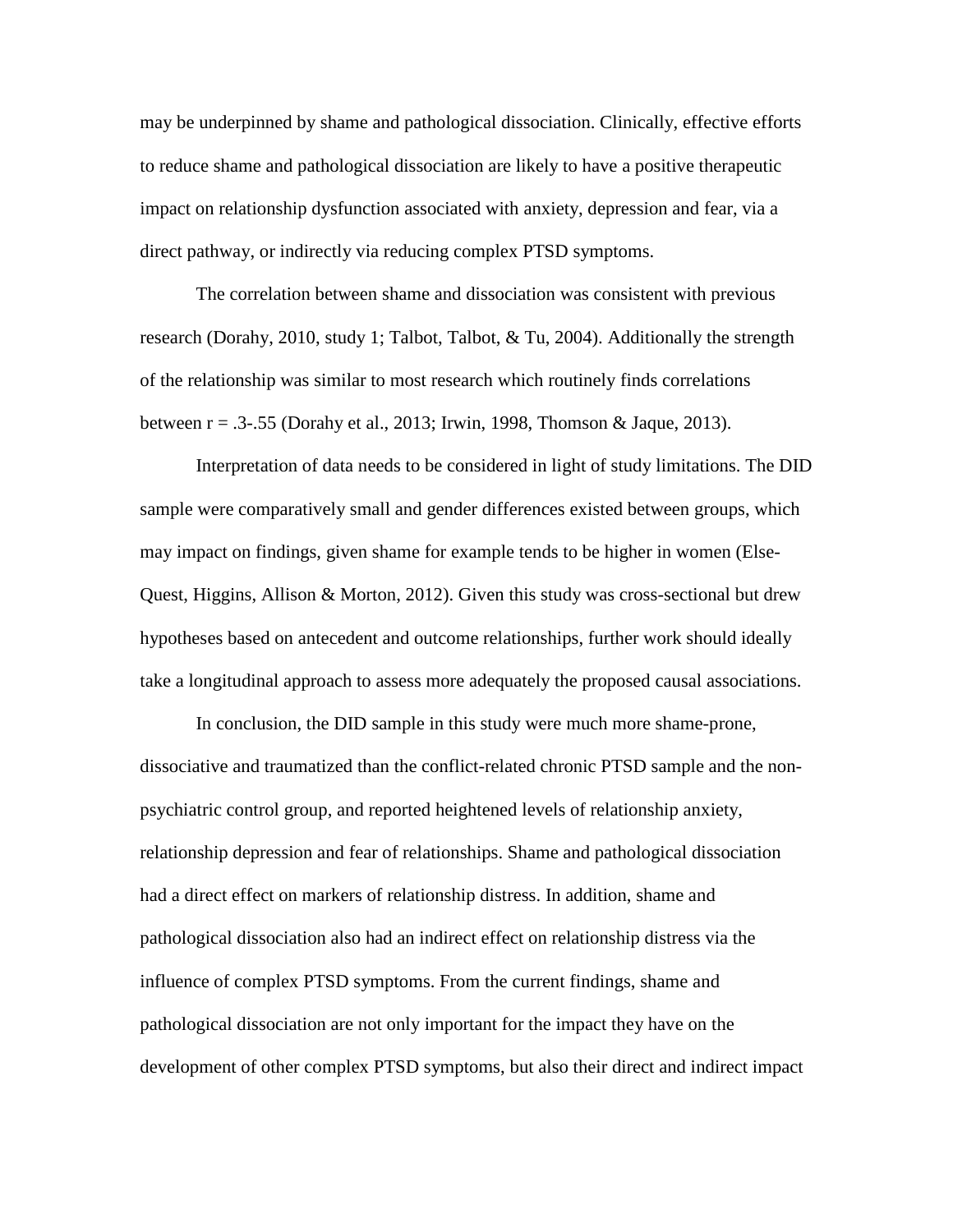on distress associated with relationships. Future treatment research examining the sequelae of chronic trauma should target the impact of shame and dissociation on other complex PTSD symptoms and relationship dysfunction.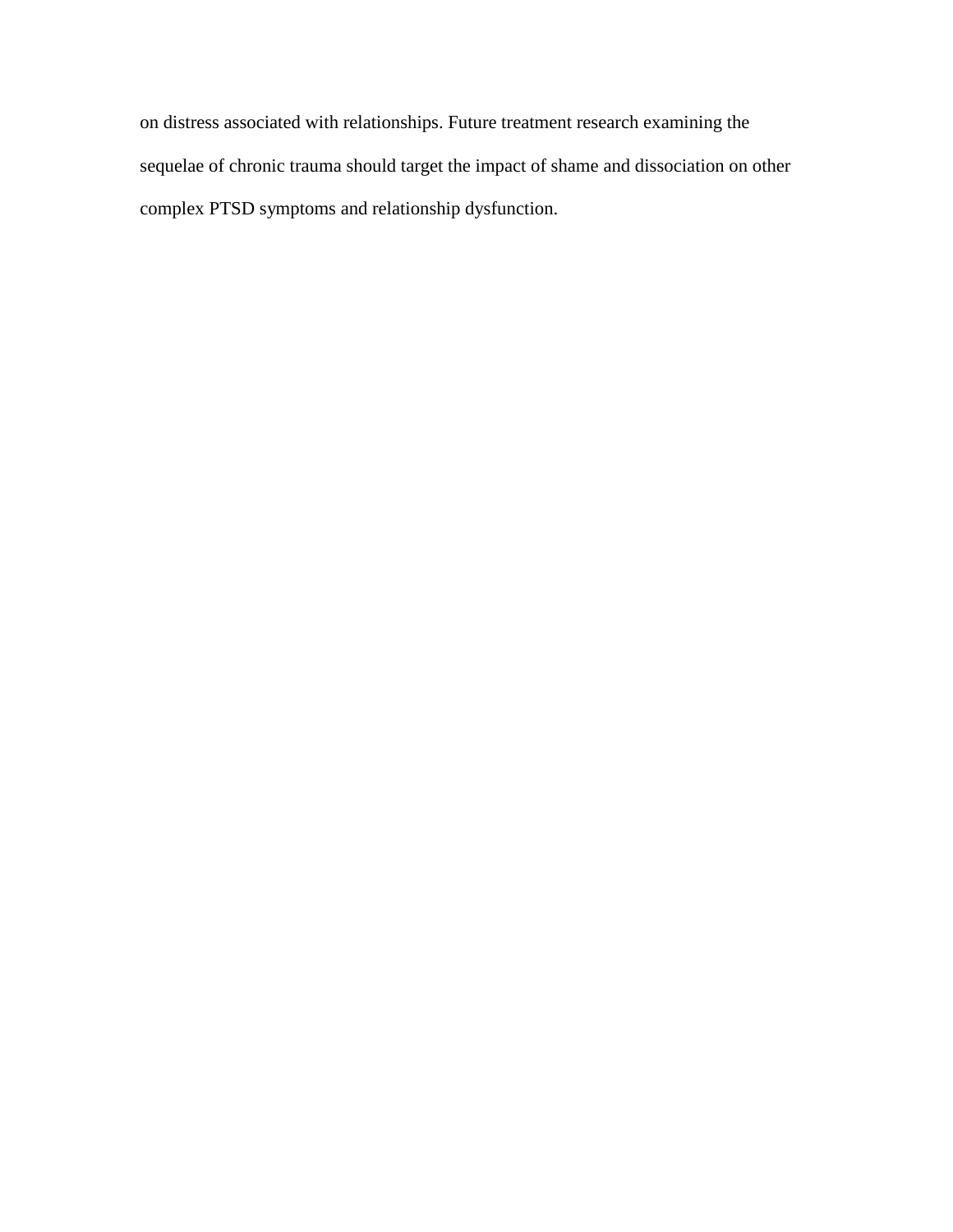## References

- Aakvaag, H. F., Thoresen, S., Wentzel-Larsen, T., Røysamb, E., & Dyb, G. (2014). Shame and guilt in the aftermath of terror: The Utøya Island study. *Journal of Traumatic Stress, 27*, 618-621.
- Andrews, B., Brewin, C. R., Rose, S., & Kirk, M. (2000). Predicting PTSD symptoms in victims of violent crime: The role of shame, anger and childhood abuse. *Journal of Abnormal Psychology, 109*, 69-73.
- Averill, P. M., Diefenbach, G. J., Stanley, M. A., Breckenridge, J. K., & Lusby, B. (2002). Assessment of shame and guilt in a psychiatric sample: a comparison of two measures. Personality and Individual Differences, 32, 1365–1376.
- Bunting, B. P., Ferry, F. R., Murphy, S. D., O'Neill, S. M., & Bolton, D. (2013). Trauma associated with civil conflict and posttraumatic stress disorder: Evidence from the Northern Ireland study of health and stress. *Journal of Traumatic Stress, 26*, 134- 141.
- Carlson, E. B., & Putnam, F. W. (1993). An update on the dissociative Experiences Scale. *Dissociation, 6*, 16-27.
- Dell, P. F. (2009). Understanding dissociation. In P.F. Dell & J.A. O'Neil (Eds.), *Dissociation and the dissociative disorders: DSM-V and beyond* (pp. 709-825). New York: Routledge.
- DePrince, A. P., Chu, A., & Pineda, A. S. (2011). Links between specific posttrauma appraisals and three forms of trauma-related distress. *Psychological Trauma: Theory, Research, Practice and Policy, 3,* 430-441.

Dorahy, M. J. (2010). The Impact of Dissociation, Shame, and Guilt on Interpersonal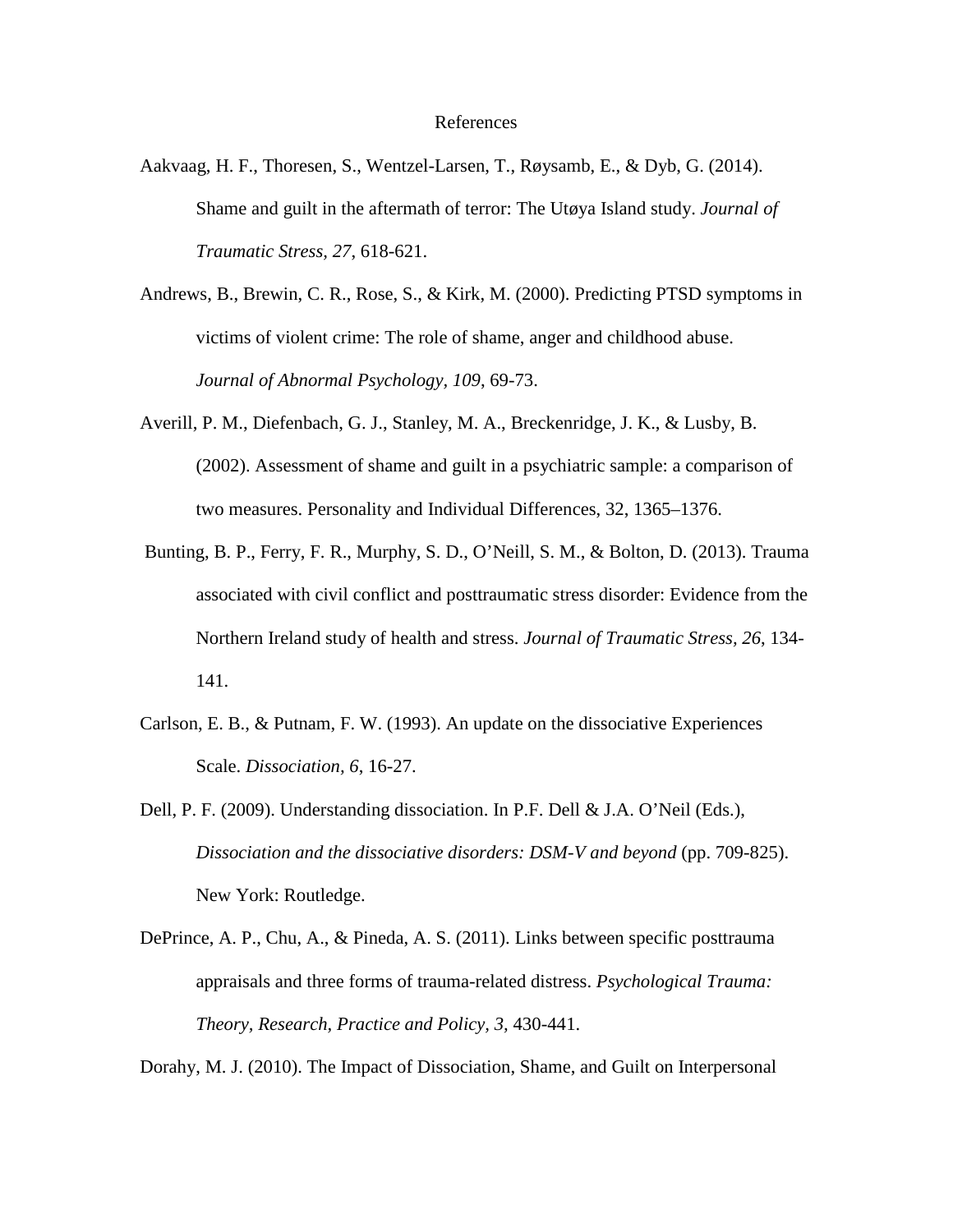Relationships in Chronically Traumatized Individuals: A Pilot Study. *Journal of Traumatic Stress, 23*, 653-656.

- Dorahy, M. J., Corry, M., Shannon, M., MacSherry, A., Hamilton, G., McRobert, G., Elder, R. & Hanna, D. (2009). Complex PTSD, interpersonal trauma and relational consequences: Findings from a treatment-receiving Northern Irish sample. *Journal of Affective Disorders, 112,* 71-80.
- Dorahy, M. J., Corry, M., Shannon, M., Webb, K., McDermott, B., Ryan, M., & Dyer, K. F. W. (2013). Complex trauma and intimate relationships: The impact of shame, guilt and dissociation. *Journal of Affective Disorders, 147, 72-79*.
- Dorahy, M. J., Middleton, W., Seager, L., McGurrin, P., Williams, M., & Chambers, R. (2015). Dissociation, shame, complex PTSD, child maltreatment and intimate relationship self-concept in dissociative disorder, chronic PTSD and mixed psychiatric groups. *Journal of Affective Disorders, 172*, 195-203*.*
- Dutra, L., Bianchi, I., Siegel, D. J., & Lyons-Ruth, K. (2009). The relational context dissociative phenomena. In P.F. Dell & J.A. O'Neil (Eds.), *Dissociation and the dissociative disorders: DSM-V and beyond* (pp. 83-92). New York: Routledge.
- Dutra, L., Callahan, K., Forman, E., Mendelsohn, M., & Herman, J. (2008). Core schema and suicidality in a chronically traumatized population. *Journal of Nervous and Mental Disease, 196*, 71-74.

Dyer, K. F. W., Dorahy, M. J., Shannon, M., & Corry, M. (2013). Trauma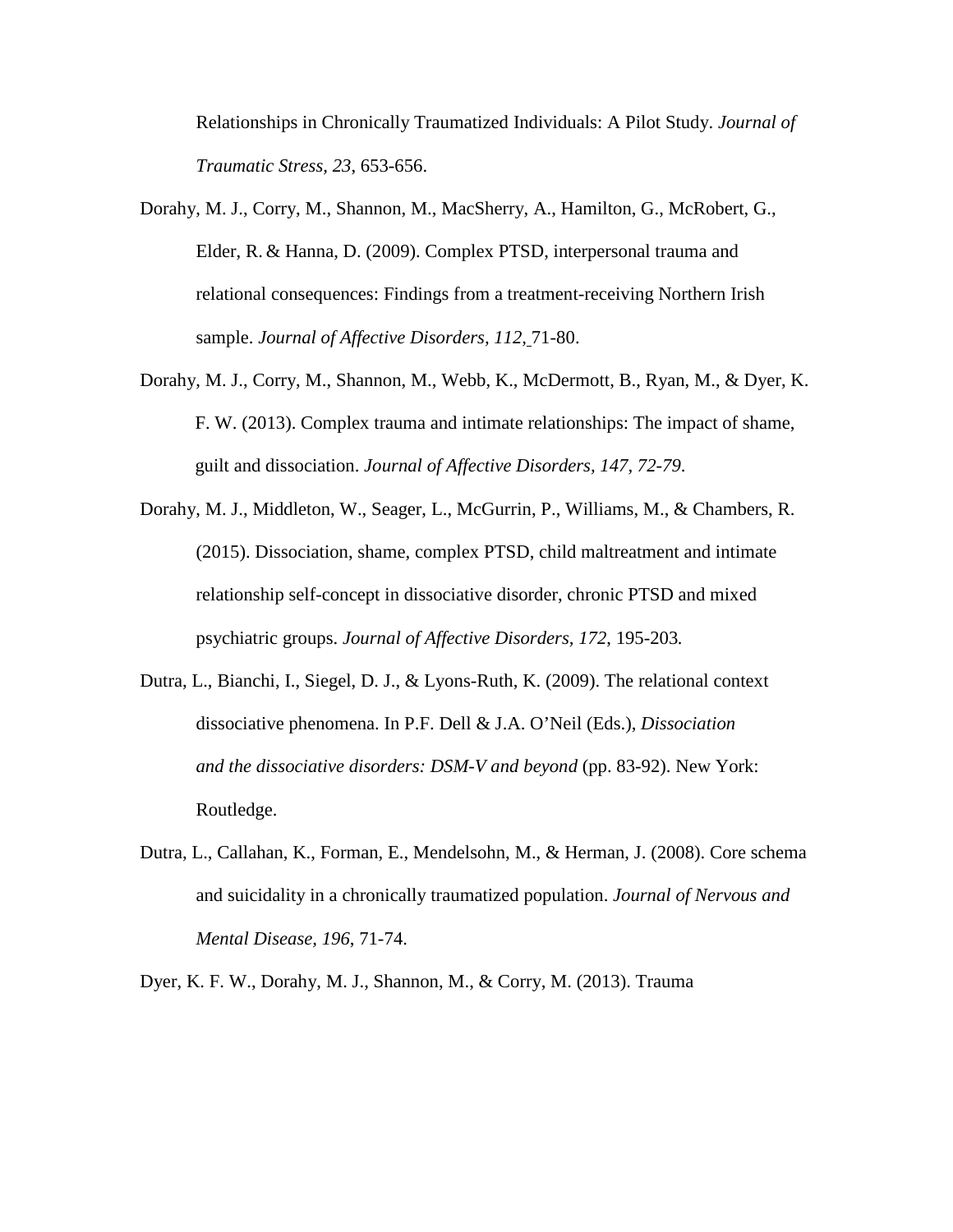typology as a risk factor for aggression and self-harm in a complex PTSD population: The mediating role of alterations in self-perception. *Journal of Trauma and Dissociation, 14(1),* 56-68.

- Elklit, A., Hyland, P., Shevlin, M. (2014). Evidence of symptom profiles consistent with posttraumatic stress disorder and complex posttraumatic stress disorder in different trauma samples. *European Journal of Psychotraumatology, 5*, May 19, ArtID: 24221.
- Else-Quest, N. M., Higgins, A., Allison, C., & Morton, L. (2012). Gender differences in self-conscious emotional experience: A meta-analysis. *Psychological Bulletin, 138,* 947-981.
- Ferguson, T. J. (2005). Mapping shame and its functions in relationships. *Child Maltreatment, 10*, 377-386.
- Ford, J. D., Hawke, J., Alessi, S., Ledgerwood, D., & Petry, N. (2007). Psychological trauma and PTSD symptoms as predictors of substance dependence treatment outcome. *Behaviour Research and Therapy, 45*, 2417-2431.
- Gilbert, P. (1998). What is shame? Some core issues and controversies. In P. Gilbert, & B. Andrews (Eds.), *Shame: Interpersonal behaviour, psychopathology, and culture* (pp. 3-38). Oxford: Oxford University Press.
- Harder, D. W., & Lewis, S. J., (1987). The assessment of shame and guilt. In C. Spielberger & J. N. Butcher (Eds.), *Advances in personality assessment, Volume 6* (pp. 89-114). Lawrence Erlbaum, Hillsdale, NJ.
- Herman, J. L. (1992). Complex PTSD: A syndrome in survivors of prolonged and repeated trauma. *Journal of Traumatic Stress, 3*, 377-391.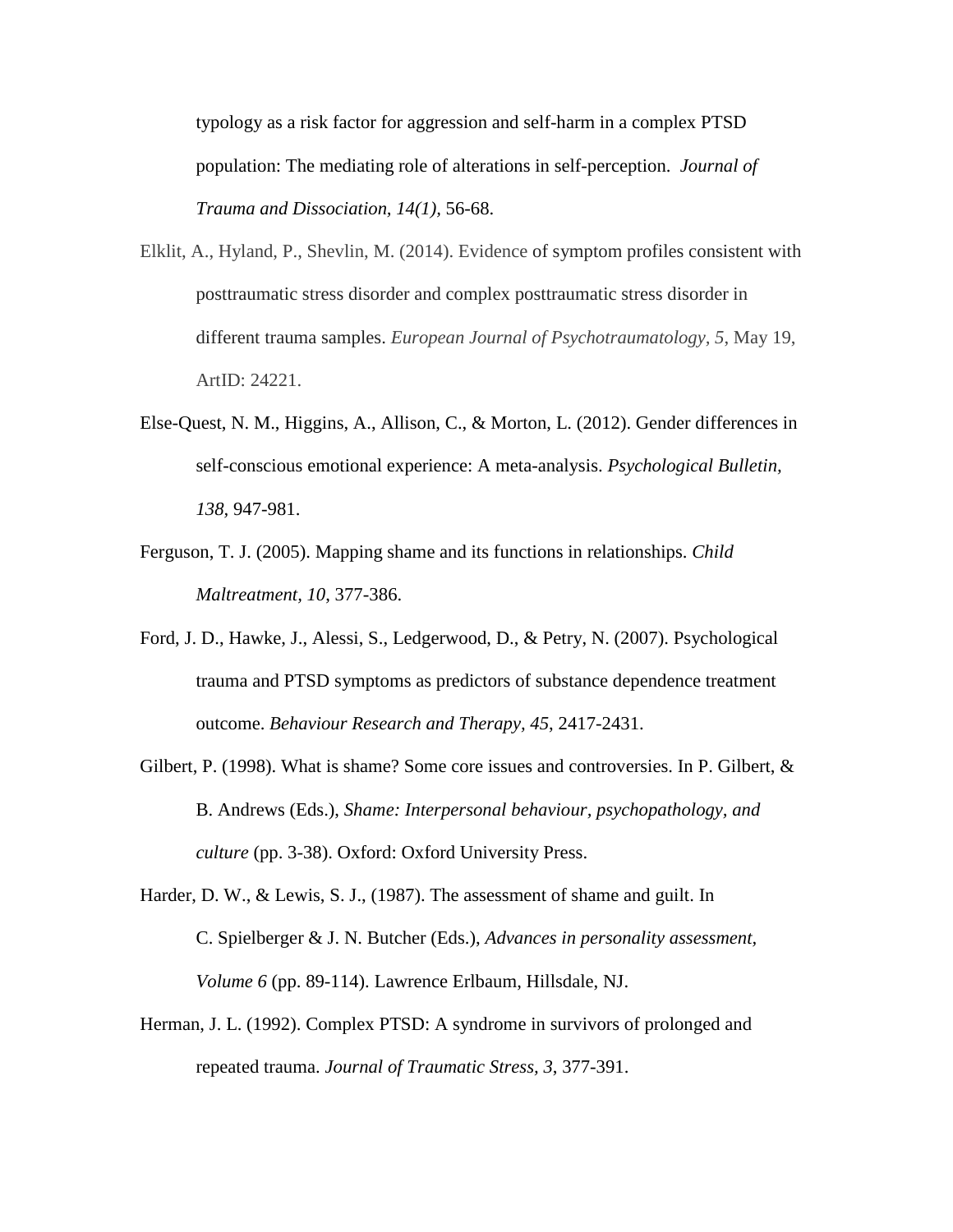Herman, J. L. (2011). PTSD as a shame disorder, in Dearing, R. L., & Tangney, J. P. (Eds.), *Shame in the therapy hour* (pp. 261-275). American Psychological Association, Washington, DC.

- Heffernan, K., & Cloitre, M. (2000). A comparison of posttraumatic stress disorder with and without borderline personality disorder among women with a history of childhood sexual abuse: Etiological and clinical characteristics. *Journal of Nervous and Mental Disease, 188*, 589-595.
- Hu, L. & Bentler, P. M. (1999) Cutoff criteria for fit indexes in covariance structure analysis: Conventional criteria versus new alternatives. *Structural Equation Modeling*, 6, 1-55.
- Irwin, H. J. (1998). Affective predictors of dissociation-II: Shame and Guilt. *Journal of Clinical Psychology, 54*, 237-245.
- Kalpinski, R. J., Williamson, M. L. C., Elliott, T. R., Berry, J. W., Underhill, A. T., & Fine, P. R. (2013). Modeling the Prospective Relationships of Impairment, Injury Severity, and Participation to Quality of Life Following Traumatic Brain Injury. *BioMed Research International, Article ID 102570*, http://dx.doi.org/10.1155/2013/102570
- Kluft, R P (2007). Applications of innate affect theory to the understanding and treatment of dissociative identity disorder. In E. Vermetten, M. J. Dorahy & D. Spiegel (Eds.), *Traumatic Dissociation: Neurobiology and treatment* (pp. 301- 316). American Psychiatric Press, Inc, Arlington, VA.
- Lee, D. A., Scragg, P., & Turner, S. (2001). The role of shame and guilt in traumatic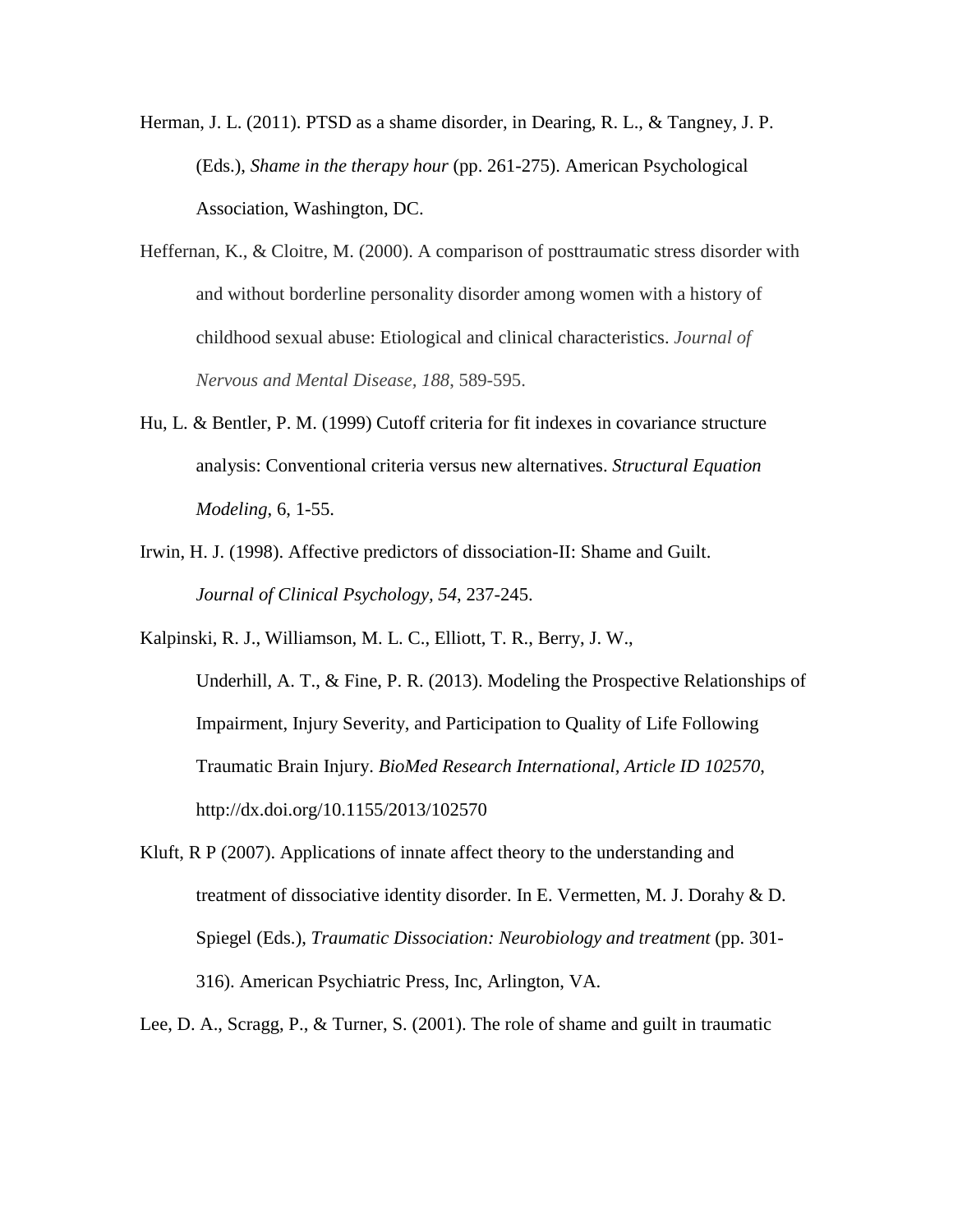events: A clinical model of shame-based and guilt-based PTSD. *British Journal of Medical Psychology, 74,* 451-466.

Lyons-Ruth, K. (2003). Dissociation and the parent-infant dialogue: A longitudinal perspective from attachment research. *Journal of the American Psychoanalytic Association, 51*, 883-911.

Mollon, P. (2006). *Shame and jealousy: The hidden turmoils*. Karnac, London.

- Muldoon, O. T., & Downes, C. (2007). Social identification and post-traumatic stress symptoms in post-conflict Northern Ireland. *British Journal of Psychiatry, 191*, 146-149
- Pelcovitz, D., Van der Kolk, B. A., Roth, S., Mandel, F., Kaplan, S., & Resick, P. (1997). Development of a criteria set and a structured interview for disorders of extreme stress (SIDES). *Journal of Traumatic Stress, 10*, 3-16.
- Putnam, F. W., Carlson, E. B., Ross, C. A., Anderson, G., Clark, P., Torem, M.,…Braun, B. G. (1996). Patterns of dissociation in clinical and nonclinical samples. *Journal of Nervous and Mental Disease,* 184, 673-679.
- Reyome, N. D. (2010). Childhood emotional maltreatment and later intimate relationships: Themes from the empirical literature. *Journal of Aggression, Maltreatment & Trauma*, 19, 224–242.
- Ross, C. A., Heber, S., Norton, G. R., Anderson, D., Anderson, G., Barchet, P. (1989). The Dissociative Disorders Interview Schedule: A structured interview. *Dissociation, 2,* 169-189.
- Ross, C. A., Norton, G. R., & Anderson, G. (1988). The Dissociative Experiences Scale: A replication study. *Dissociation, 1*, 21-22.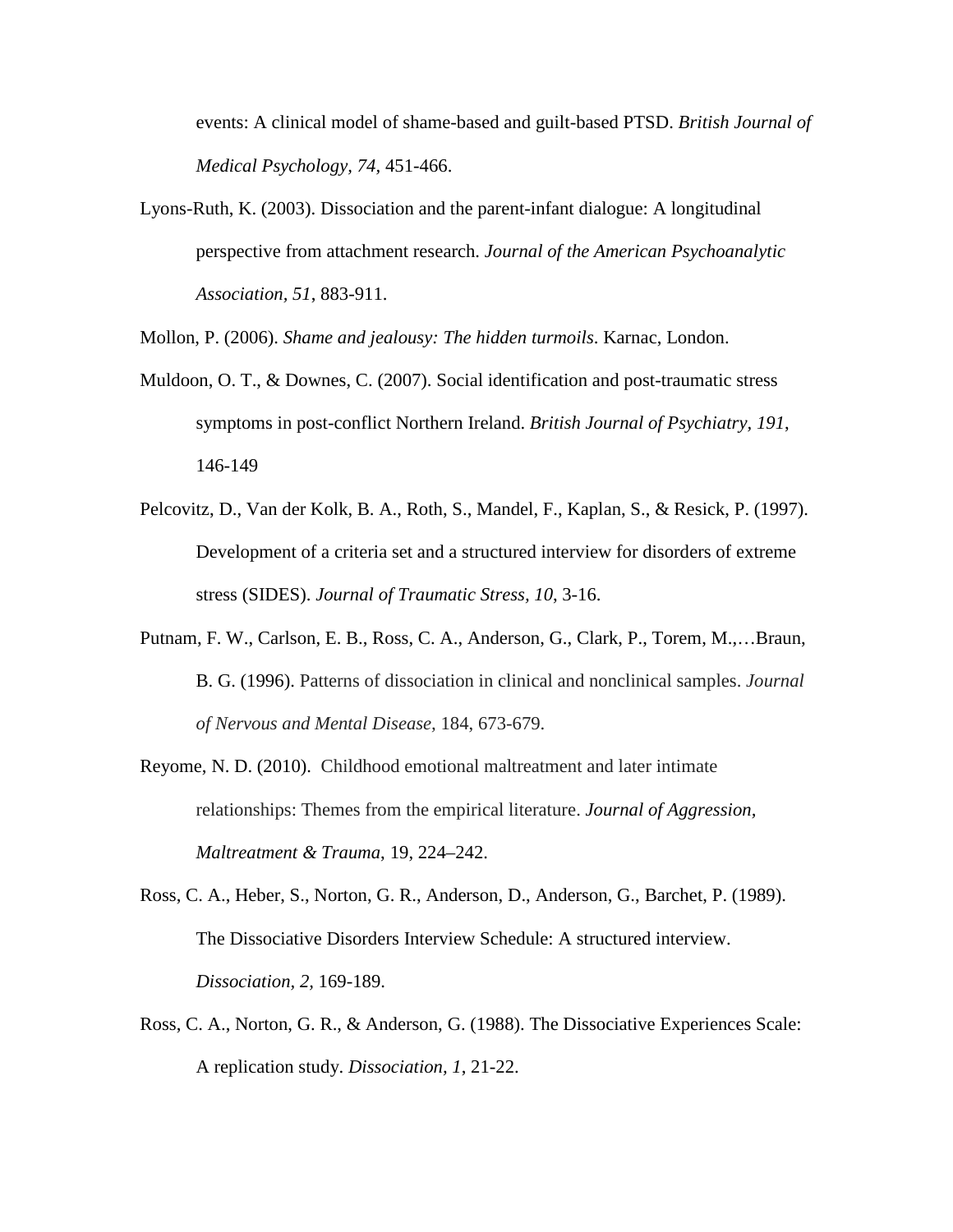- Snell, W. E., Schicke, M., & Arbeiter, T. (1996). *The Multidimensional Relationship Questionnaire: Psychological dispositions associated with intimate relations*. Unpublished manuscript.
- Talbot, J. A., Talbot, N. L., & Tu, X. (2004). Shame-proneness as a diathesis for dissociation in women with histories of childhood sexual abuse. *Journal of Traumatic Stress, 17*, 445-448.
- Thomson, P., & Jaque, S. V. (2013). Exposing shame in dancers and athletes: Shame, trauma, and dissociation in a nonclinical population. *Journal of Trauma & Dissociation, 14*, 439–454.
- Tummala-Narra, P., Kallivayalil, D., Singer, R., & Andreini, R. (2012). Relational experiences of trauma survivors in treatment: Preliminary findings from a naturalistic study. *Psychological Trauma, 4*, 640-648.
- Van der Hart, O., Nijenhuis, E. R. S., & Steele, K. (2006). *The Haunted Self: Structural Dissociation and the Treatment of Chronic Traumatization*. Norton, New York.
- Van IJzendoorn, M. H., & Schuengel, C. (1996). The measurement of dissociation in normal and clinical populations: Meta-analytic validation of the Dissociative Experiences Scale (DES). *Clinical Psychology Review, 16,* 365-382.
- Waller, N. G., Putnam, F. W., & Carlson, E. B. (1996). Types of dissociation and dissociative types. *Psychological Methods, 1*, 300-321.
- Wilson, J. P., Drozdek, B., & Turkovic, S. (2006). Posttraumatic shame and guilt. *Trauma, Violence & Abuse, 7*, 122-141.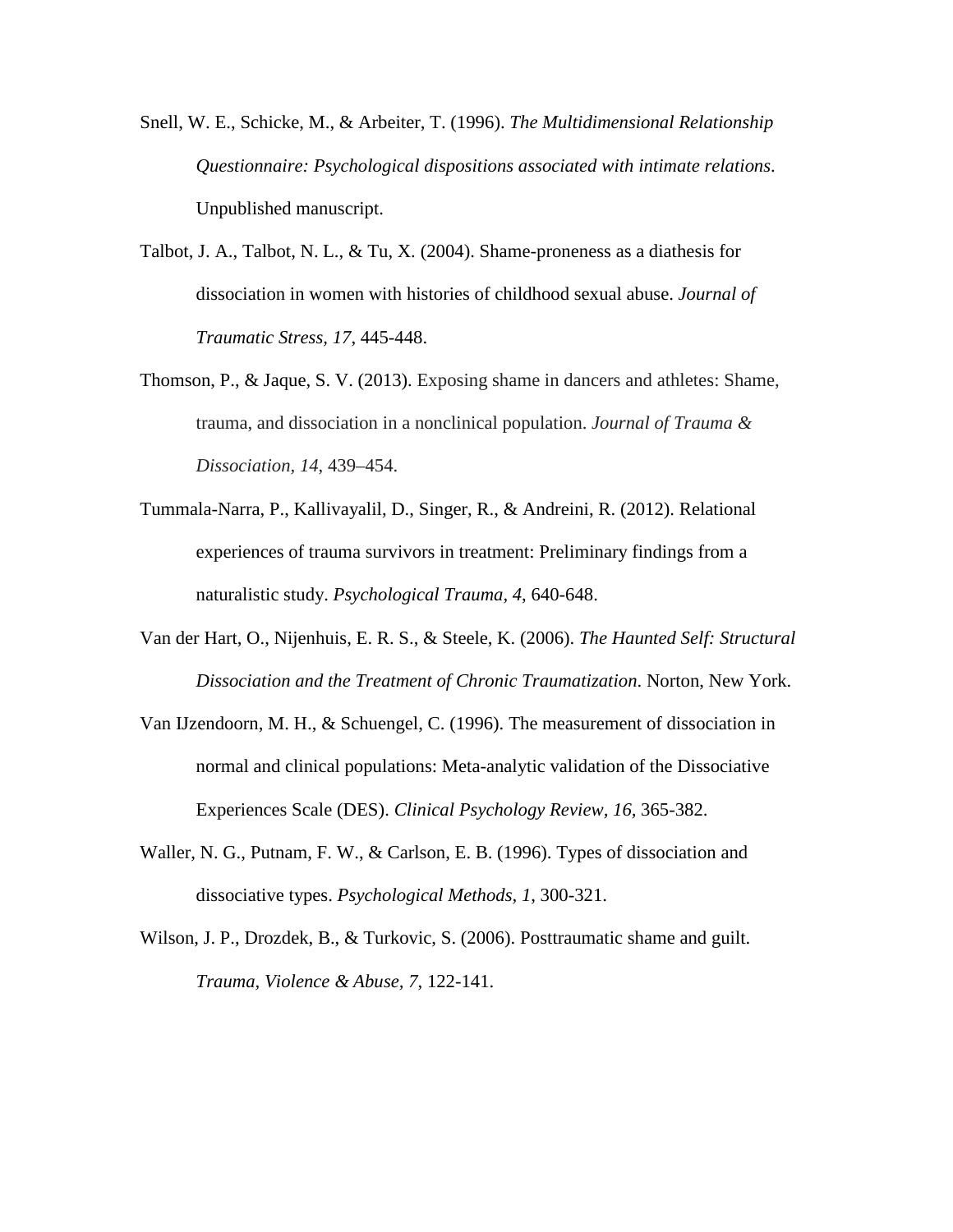Table 1: Descriptive statistics for each scale across groups and internal consistencies for total sample.

| Measures          | <b>DID</b>   | <b>Chronic PTSD</b> | Control     | Total        |
|-------------------|--------------|---------------------|-------------|--------------|
|                   | $N = 20$     | $N = 65^2$          | $N = 1251$  | $N = 210$    |
|                   | Mean (SD)    | Mean (SD)           | Mean (SD)   | Mean (SD)    |
| $DES-T1$          | 51.06        | 23.63 (20.27)       | 11.53       | 19.04        |
| $\alpha = .90$    | (26.61)      |                     | (12.83)     | (20.65)      |
| <b>PFQ-Shame</b>  | 26.15(7.09)  | 19.56 (7.58)        | 16.14(6.22) | 18.31 (7.33) |
| $\alpha = .83$    |              |                     |             |              |
| <b>SRC</b>        | 33.70 (9.44) | 27.25 (10.47)       | 15.03       | 20.59        |
| $\alpha = .87$    |              |                     | (12.34)     | (13.45)      |
| Relationship      | 14.60(6.66)  | 8.86 (6.26)         | 4.69(4.40)  | 6.92(6.11)   |
| anxiety           |              |                     |             |              |
| $\alpha = .89$    |              |                     |             |              |
| Relationship      | 13.35(6.27)  | 8.89(6.68)          | 2.34(3.39)  | 5.42(6.28)   |
| <b>Depression</b> |              |                     |             |              |
| $\alpha = .92$    |              |                     |             |              |
| Fear of           | 16.00(5.89)  | 10.08(5.91)         | 6.79(4.59)  | 8.69(5.85)   |
| Relationship      |              |                     |             |              |
| S                 |              |                     |             |              |
| $\alpha = .83$    |              |                     |             |              |

Notes: <sup>1</sup>1 control participants did not respond to DES/DES-T item 5; <sup>2</sup>1 Chronic PTSD participants did not respond to SRC item 1.